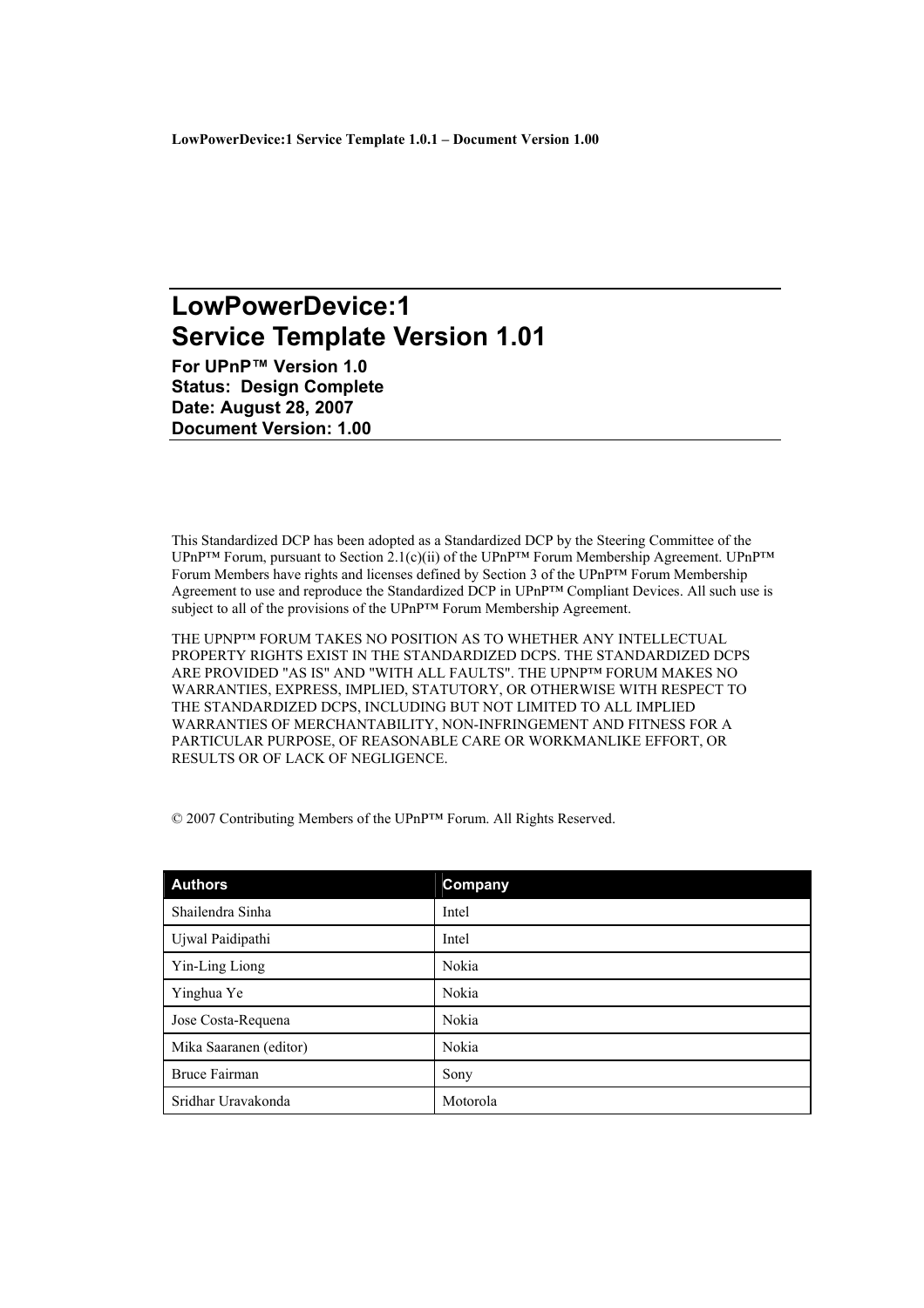# **Contents**

| 1.1.             |        |  |
|------------------|--------|--|
| 1.2.             |        |  |
| 13               |        |  |
| 1.4.             |        |  |
| 2.               |        |  |
| 2.1.             |        |  |
| 2.2              |        |  |
|                  | 221    |  |
|                  | 2.2.2. |  |
|                  | 2.2.3. |  |
|                  | 2.2.4. |  |
|                  | 2.2.5. |  |
|                  | 2.2.6. |  |
|                  | 2.2.7. |  |
|                  | 2.2.8. |  |
| 2.3              |        |  |
| 2.4              |        |  |
| 2.5.             |        |  |
|                  | 2.5.1. |  |
|                  | 2.5.2. |  |
| 2.6              | 2.5.3. |  |
|                  | 2.6.1. |  |
|                  | 2.6.2. |  |
|                  |        |  |
| 3.               |        |  |
| $\overline{4}$ . |        |  |
| 5.               |        |  |
| 5 1              |        |  |
| 5.2.             |        |  |

 $\overline{\mathbf{c}}$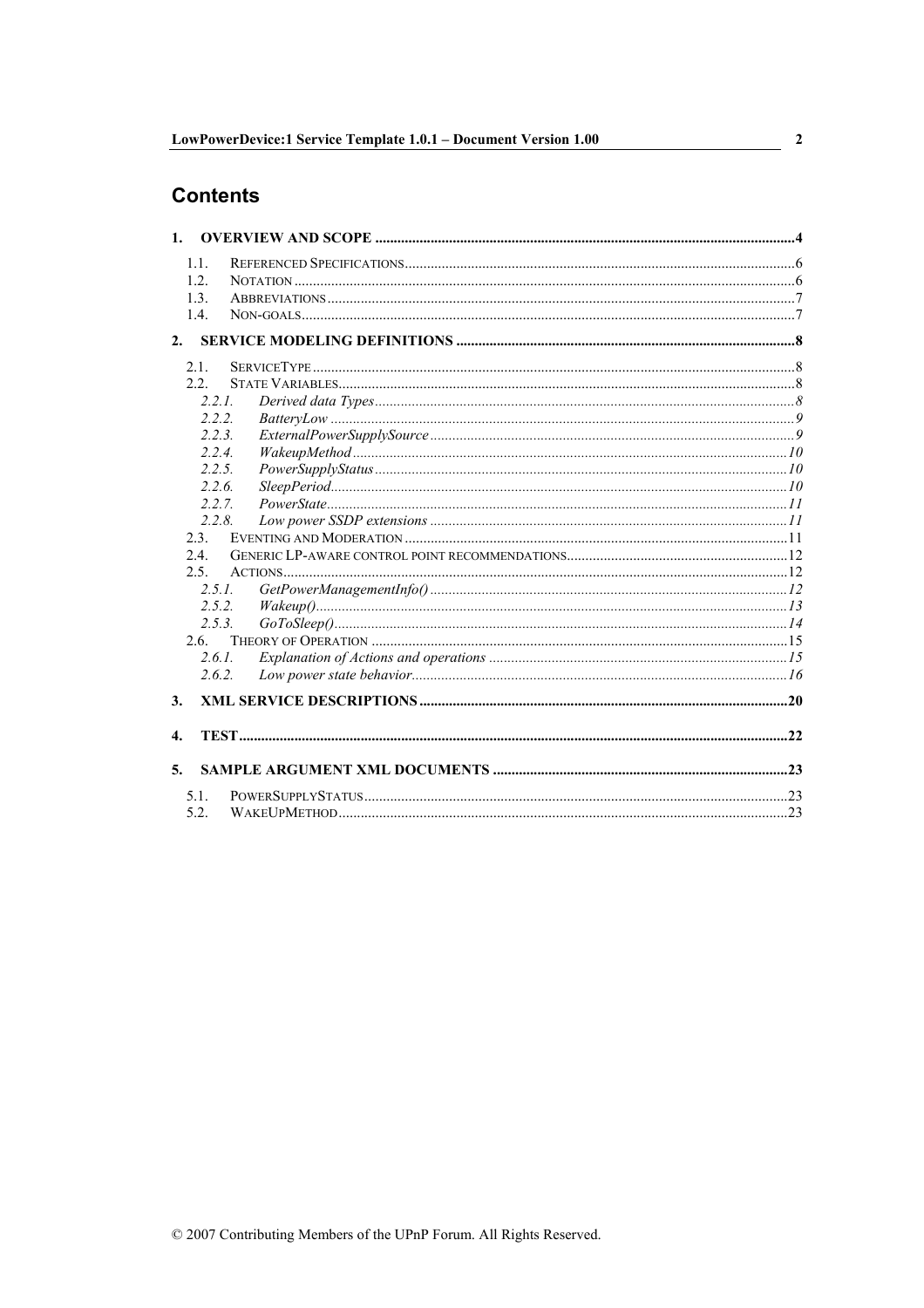| LowPowerDevice:1 Service Template 1.0.1 - Document Version 1.00 |  |
|-----------------------------------------------------------------|--|
|                                                                 |  |

# **List of Tables**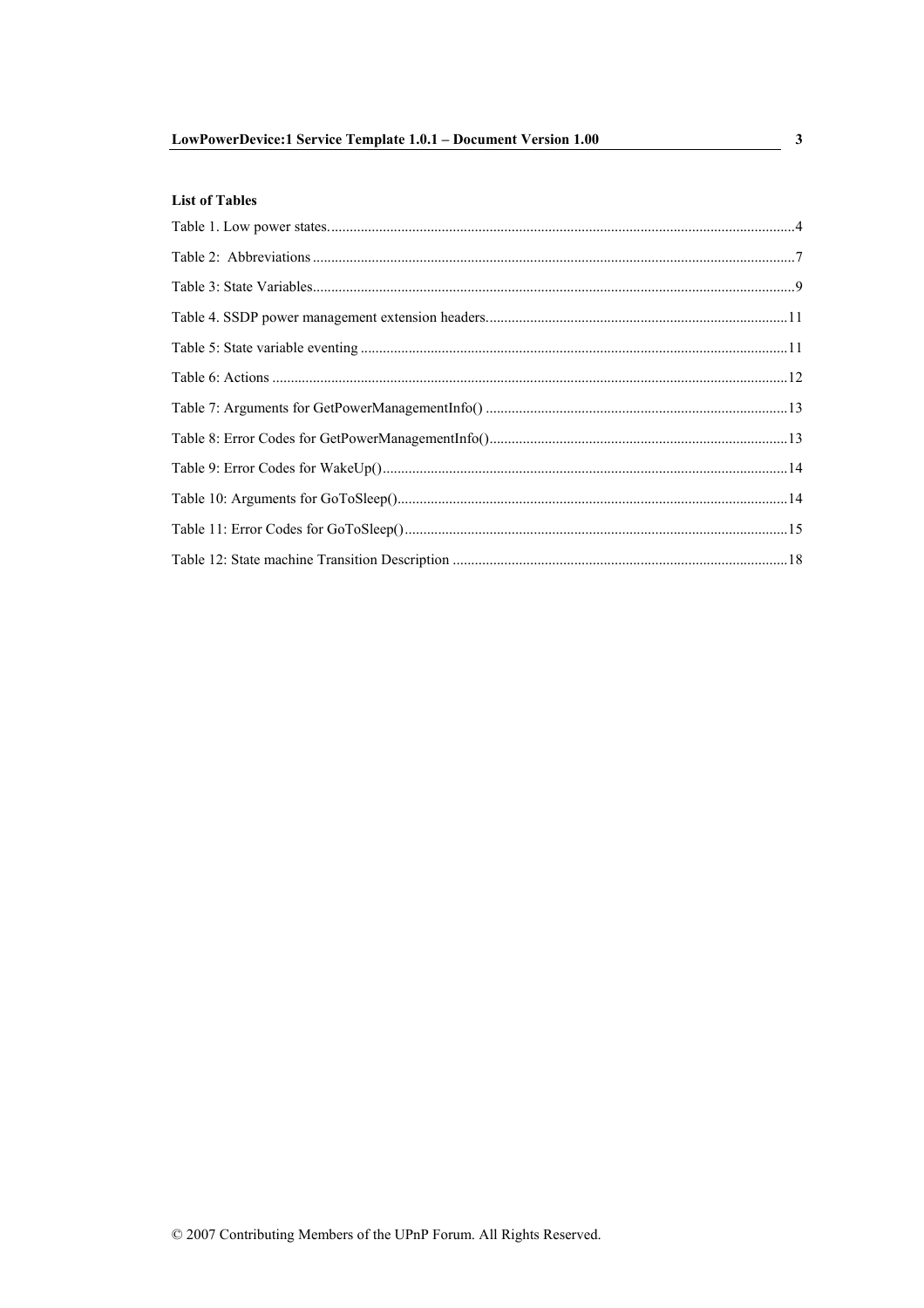#### **Overview and Scope**  $\mathbf 1$

This service definition is compliant with the UPnP Device Architecture version 1.0 and This service enables implementation of power saving functionality for UPnP devices.

Low power devices implement all or some of the sleep states defined in this document (e.g. Transparent Sleep, Deep Sleep Online and Deep Sleep Offline) and may be in any of those sleep states. Depending on the triggers that cause the device to transition from sleep states, the device can be modeled as a sleep/autonomous device that changes its sleep state autonomously, or a sleep/controlled device that changes its sleep state by actions from a control point. Sleeping devices (i.e., sleep capable devices in a state other than the active or disconnected) are discoverable if they respond to M-Search requests issued by Control Points. Sleeping devices that do not respond to M-Search requests are still discoverable if there is a Basic Power Management Proxy that keeps track of low power devices in the network by caching low power states announced in SSDP messages. A BPMPX is an optional component in the network that is used to cache the low power states of low power devices. A low power aware control point can find a sleeping device by querying it from a Basic Power Management Proxy.

The low power device must implement at least one of the following power states. Table 1 illustrates the relation between the internal UPnP low device power states and user visible power states [1]. Notice that when devices enter Deep Sleep Online or Offline states they will not respond to the UPnP M-Search discovery messages, but a low power aware control points can locate devices in this state by invoking UPnP control action on the optional Basic Power Management Proxy.

| <b>Power State</b>   | UPnP<br>State <sup>2</sup> | <b>IP Connectivity</b> | <b>Bearer Status</b>                                                                                  | Wake UP mechanism                                                    | <b>Proxy</b>                            | <b>User</b><br>Power<br><b>State</b> |
|----------------------|----------------------------|------------------------|-------------------------------------------------------------------------------------------------------|----------------------------------------------------------------------|-----------------------------------------|--------------------------------------|
| Active               | <b>FULL</b>                | <b>ON</b>              | 802.3: LINK ON/ATTACHED <sup>3</sup><br>802.11:ON                                                     | None                                                                 | None                                    | On                                   |
| Transparent<br>Sleep | <b>FULL</b>                | <b>ON</b>              | <b>BTH: ON/PAN ON</b><br>802.3: LINK ON/ATTACHED<br>802.11: ON/Power Save<br>BTH: Sniff & Hold/PAN ON | Invoking the Wakeup<br>Action on the device or<br>autonomous wake up | Optional <sup>4</sup>                   | $On/ \text{Sleep}^3$                 |
| Deep Sleep<br>Online | <b>PARTIAL</b><br>6        | ON                     | 802.3: LINK ON/ATTACHED                                                                               | Invoking the Wakeup<br>Action on the device (e.g.                    | Optional <sup><math>\prime</math></sup> | Sleep                                |

#### Table 1. Low power states.

<sup>2</sup> UPnP state consists of the UPnP stack information that is active in the device. The FULL state corresponds to the full maintenance of discovery, control and subscriptions state. The PARTIAL state corresponds to the maintenance of certain parts of the UPnP device state (e.g. the device maintains IP connectivity and, can be waken up by later defined wake up mechanisms).

<sup>3</sup> ATTACHED, DETACHED refers to the physical connection, both electrically and mechanically.

<sup>4</sup> The device has full UPnP state but it may provide lower quality of service due low power state.

<sup>5</sup> The UI on the control point device can represent the *Transparent* sleep as ON or SLEEP state depending on the implementation of the vendor.

 $6$  PARTIAL UPnP state means the discovery layer of the UPnP stack is ON. The device will only respond to the Wakeup action.

 $\frac{7}{7}$  The proxy is optional if the device wakes up autonomously.

<sup>8</sup> A proxy is required to allow a device to go into Deep Sleep Online and still be able to be part of the UPnP network.

© 2007 Contributing Members of the UPnP Forum. All Rights Reserved.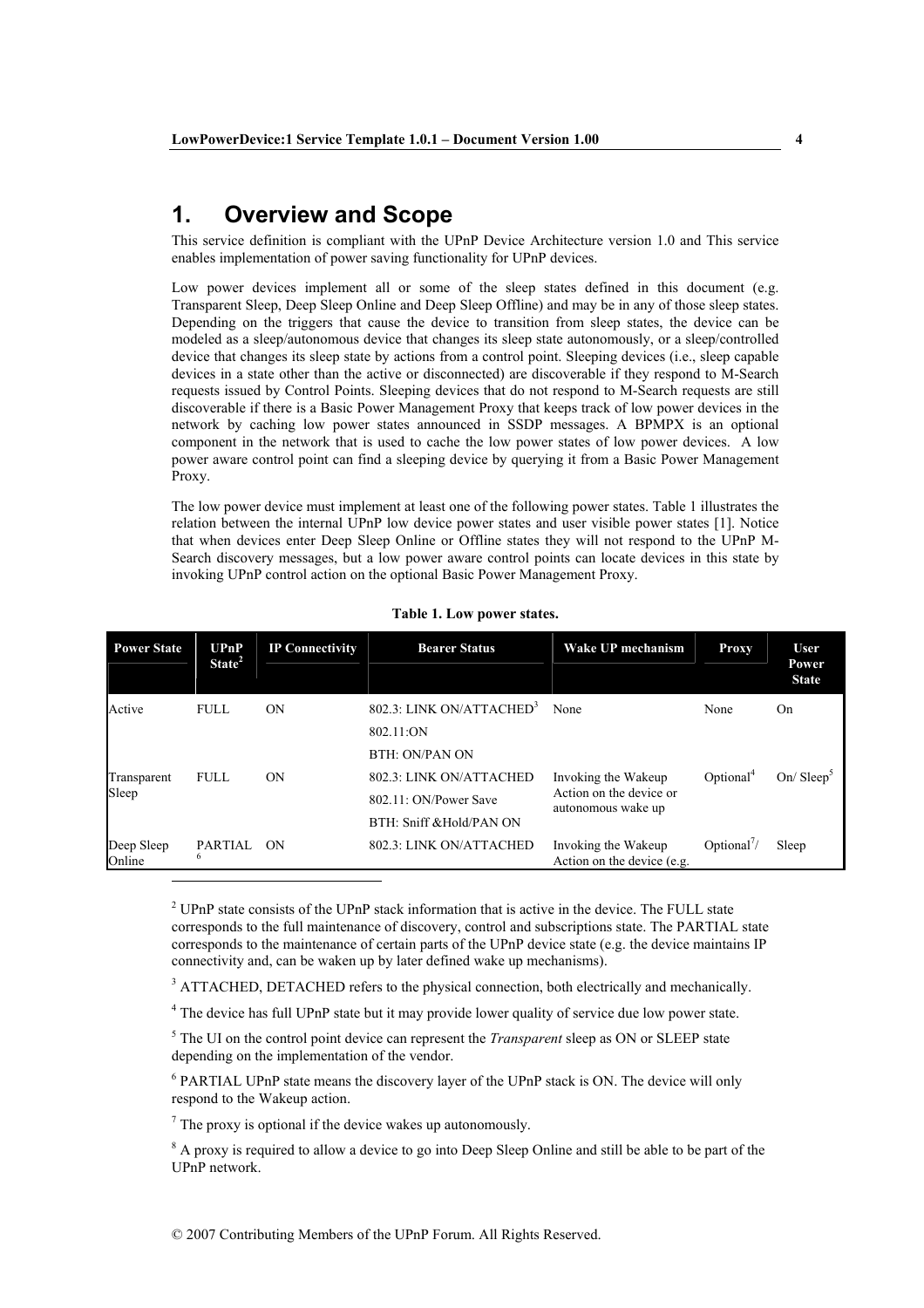|                       |            |            | 802.11: ON/ Power Save<br>BTH: Sniff & Hold/PAN ON | Unicast Wakeup Action<br>message)                           | Required <sup>8</sup>    |       |
|-----------------------|------------|------------|----------------------------------------------------|-------------------------------------------------------------|--------------------------|-------|
|                       |            |            |                                                    |                                                             |                          |       |
| Deep Sleep<br>Offline | <b>OFF</b> | <b>OFF</b> | 802.3: LINK OFF/ATTACHED                           | Bearer specific wakeup<br>mechanisms <i>i.e.</i> , Wake-    | Optional <sup>10</sup> / | Sleep |
|                       |            |            | 802.11: OFF                                        | On-XXX mechanism<br>(e.g. WoL <sup>9</sup> )                | Required $11$            |       |
|                       |            |            | <b>BTH: LINK ON/PAN OFF</b>                        |                                                             |                          |       |
|                       |            |            |                                                    | Non-bearer specific<br>wakeup mechanisms<br>(e.g. infrared) |                          |       |
|                       |            |            |                                                    | Autonomous Wake up                                          |                          |       |
| Disconnect            | <b>OFF</b> | <b>OFF</b> | 802.3: LINK OFF/DETACHED                           | Vendor defined method None                                  |                          | Off   |
|                       |            |            | 803.11: OFF                                        | (e.g. POWER ON<br>BUTTON)                                   |                          |       |
|                       |            |            | <b>BTH: OFF</b>                                    |                                                             |                          |       |

<sup>9</sup> Wake On LAN (WoL) is a wake up mechanism defined for Ethernet networks

<sup>10</sup> A proxy is optional if the sleeping device is waking up autonomously based on e.g. timers.

<sup>11</sup> A proxy is required to allow a device to go into *Deep Sleep Offline* and still be able to be part of the UPnP network. The proxy handles the bearer dependent wake up mechanism.

 $\overline{\mathbf{5}}$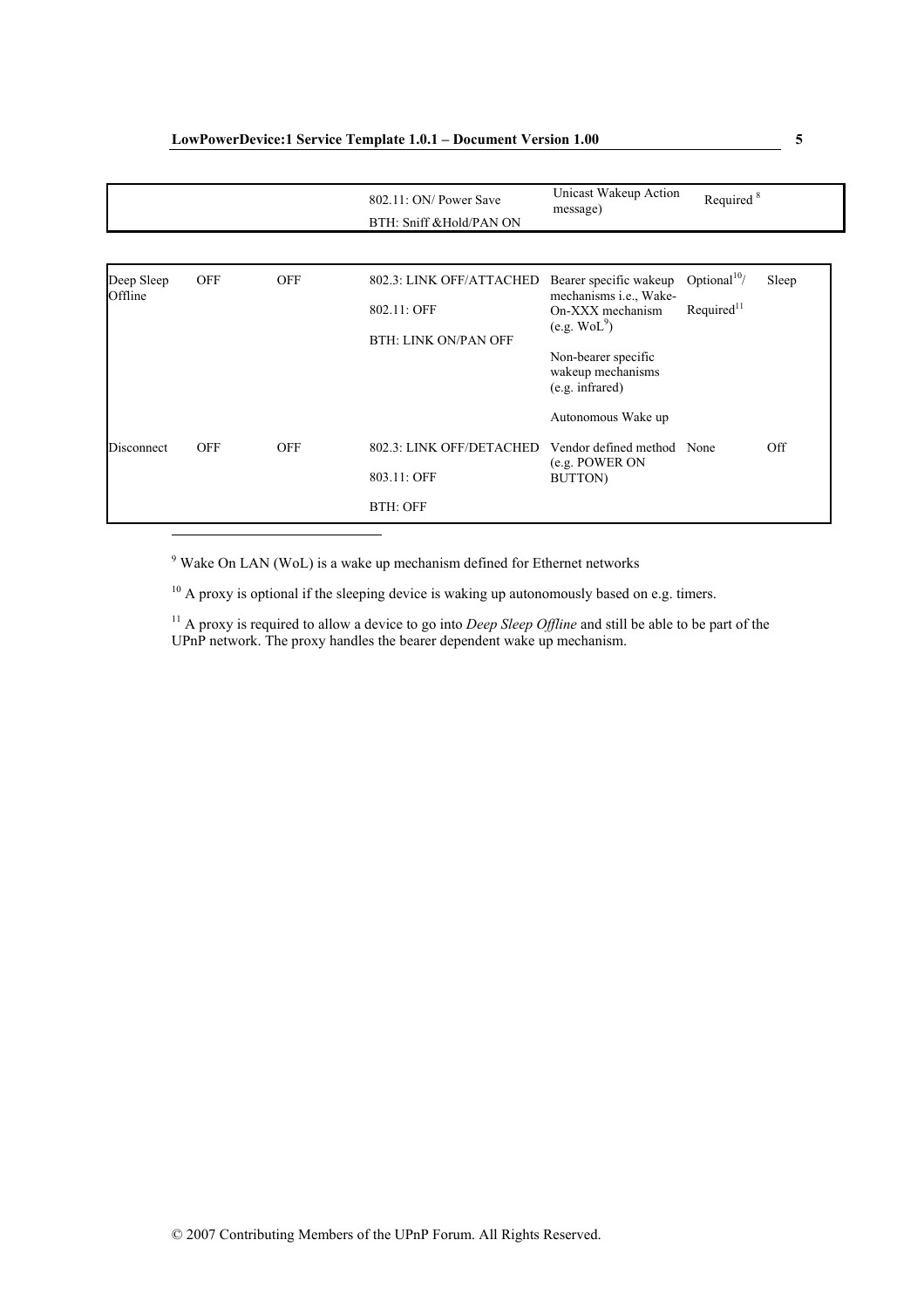#### $1.1.$ **Referenced Specifications**

Unless explicitly stated otherwise herein, implementation of the mandatory provisions of any standard referenced by this specification shall be mandatory for compliance with this specification.

- [1] IEEE 1621 Standard for User Interface Elements in Power Control of Electronic Devices Employed in Office/Consumer Environments" http://eetd.LBL.gov/Controls/1621.
- [2] UPnP Device Architecture, version 1.1
- [3] UPnP Device Architecture, version 1.0
- [4] Extensible Markup Language (XML) 1.0 (Second Edition), T. Bray, J.Paoli, C. M. Sperberg-McQueen, E Maler, eds. W3C Recommendations, 6 October 2000.
- [5] ISO 8601 Specification for representation of dates and times in information exchange

# 1.2. Notation

In this document, features are described as Required, Recommended, or Optional as follows: The key words "MUST," "MUST NOT," "REQUIRED," "SHALL," "SHALL NOT,"

"SHOULD," "SHOULD NOT," "RECOMMENDED," "MAY," and "OPTIONAL" in specification are to be interpreted as described in [RFC 2119].

In addition, the following keywords are used in this specification:

PROHIBITED – The definition or behavior is an absolute prohibition of this specification. Opposite of REOUIRED.

CONDITIONALLY REOUIRED – The definition or behavior depends on a condition, specified condition is met, then the definition or behavior is REOUIRED, otherwise it is PROHIBITED.

CONDITIONALLY OPTIONAL – The definition or behavior depends on a condition. specified condition is met, then the definition or behavior is OPTIONAL, otherwise it is PROHIBITED.

These keywords are thus capitalized when used to unambiguously specify requirements protocol and application features and behavior that affect the interoperability and security implementations. When these words are not capitalized, they are meant in their natural- sense.

- Strings that are to be taken literally are enclosed in "double quotes".
- Words that are emphasized are printed in italic.
- Keywords that are defined by the UPnP AV Working Committee are printed using thecharacter style.
- Keywords that are defined by the UPnP Device Architecture are printed using the archityle.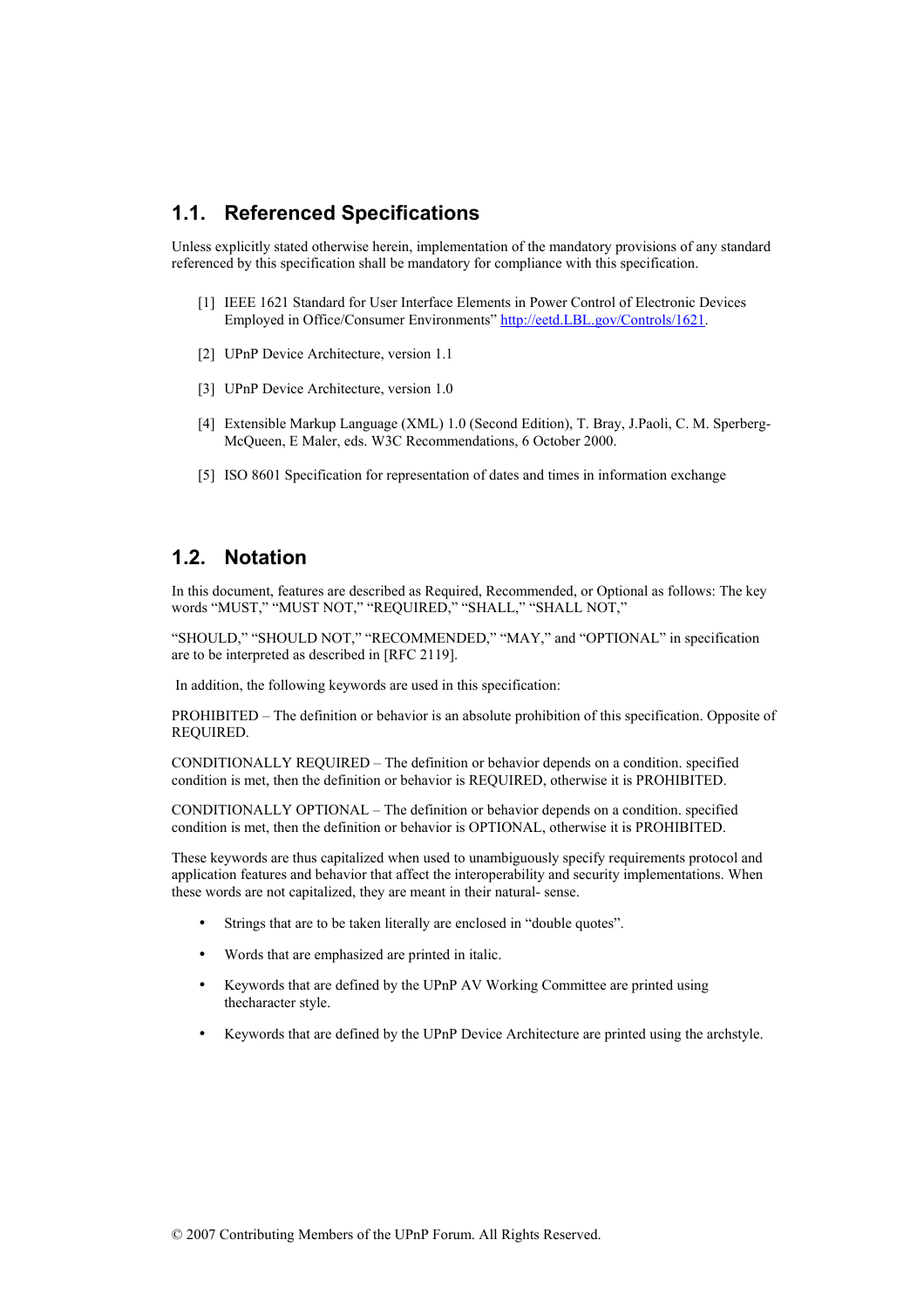# 1.3. Abbreviations

### **Table 2: Abbreviations**

| <b>Definition</b> | <b>Description</b>           |  |
|-------------------|------------------------------|--|
| <b>BPMPX</b>      | Basic Power Management Proxy |  |
| <b>BTH</b>        | Bluetooth                    |  |
| LP                | Low Power                    |  |
|                   |                              |  |
|                   |                              |  |

# 1.4. Non-goals

This specification does not aim to define how power management is implemented internally, but to provide framework that allows a device to communicate its power states to other UPnP devices. Also, this specification do not specify out of band mechanisms or methods to implement out of band mechanisms.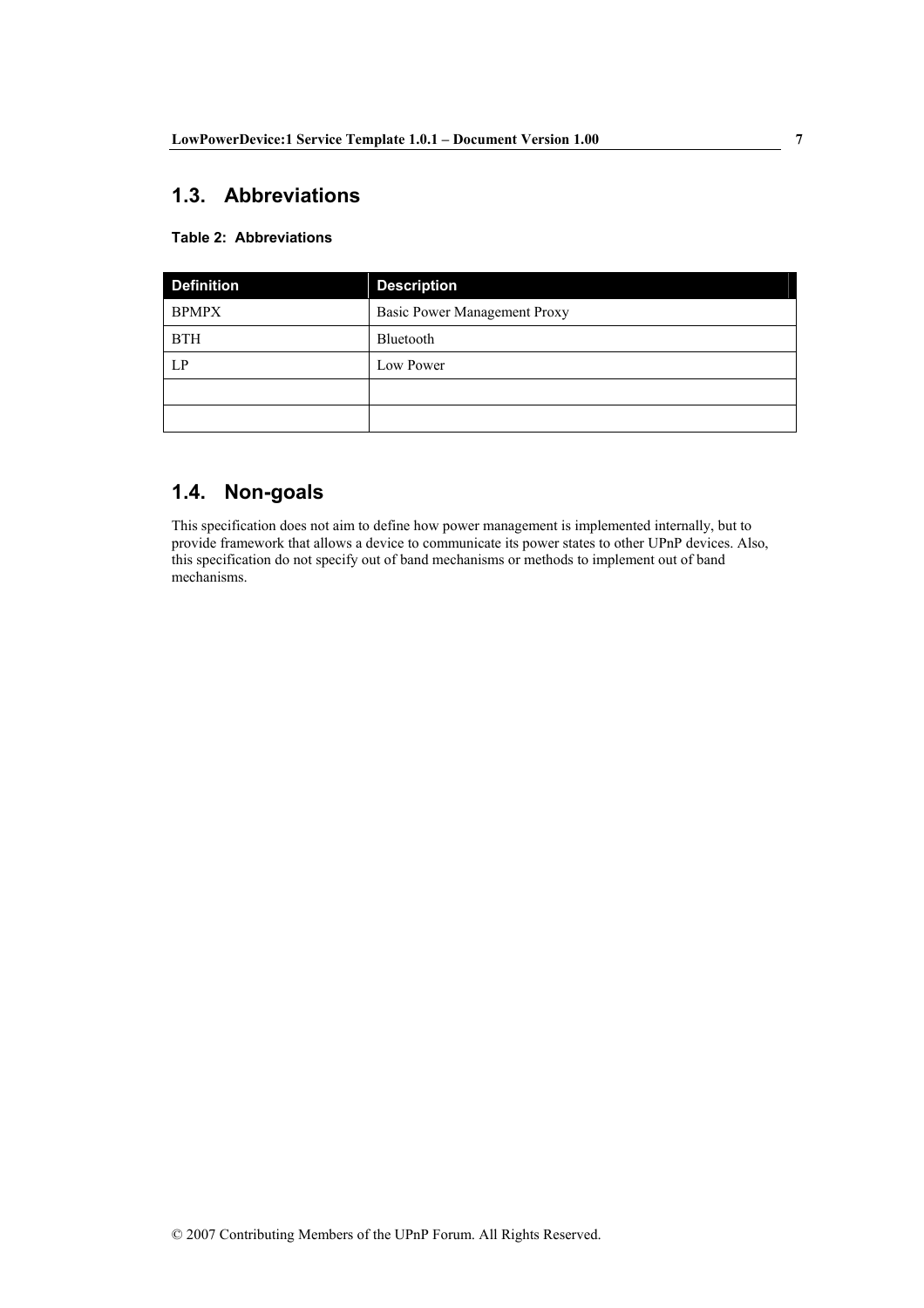#### **Service Modeling Definitions**  $2<sub>1</sub>$

# 2.1. ServiceType

The following service type identifies a service that is compliant with this template:

urn:schemas-upnp-org:service:LowPowerDevice:1

# 2.2. State Variables

Reader Note: For first-time reader, it may be more insightful to read the action definition (follow link to Table 3) before reading the state variable definitions.

The "regular" state variables represent some actual, persistent state of the device's service.

The A ARG TYPE state variables are associated with temporary values only valid for the duration of the action. These state variables are used in arguments that do not directly relate to a specific state variable.

### 2.2.1. Derived data Types

This section defines some derived data types that are represented as UPnP string data types with special syntax.

#### 2.2.1.1. XML documents as UPnP Arguments

The UPnP Low Power service uses XML documents as arguments in UPnP actions. The containing UPnP data type is a string. This places restrictions on a string's content; it has to represent a wellformed XML document.

The XML schemas used in UPnP Low Power Device are defined in the respective files located on http://www.upnp.org/schemas/

In the XML documents, implementations may use an explicit reference to appropriate namespaces. Finally, an XML document, in adherence to the UPnP<sup>TM</sup> V1.0 architecture [3], needs to be escaped by using the normal XML rules<sup>[4]</sup> before embedding it in a SOAP request or response message. The XML escaping rules are summarized from the reference mentioned above:

- The  $(\leq)$  character is encoded as  $(\< t)$ ;
- The  $(>)$  character is encoded as  $(\>gt;$ ;
- The  $(\&)$  character is encoded as  $(\&)$
- The  $('')$  character is encoded as  $(\&$  auot:)
- The  $(')$  character is encoded as  $(\&$ apos;)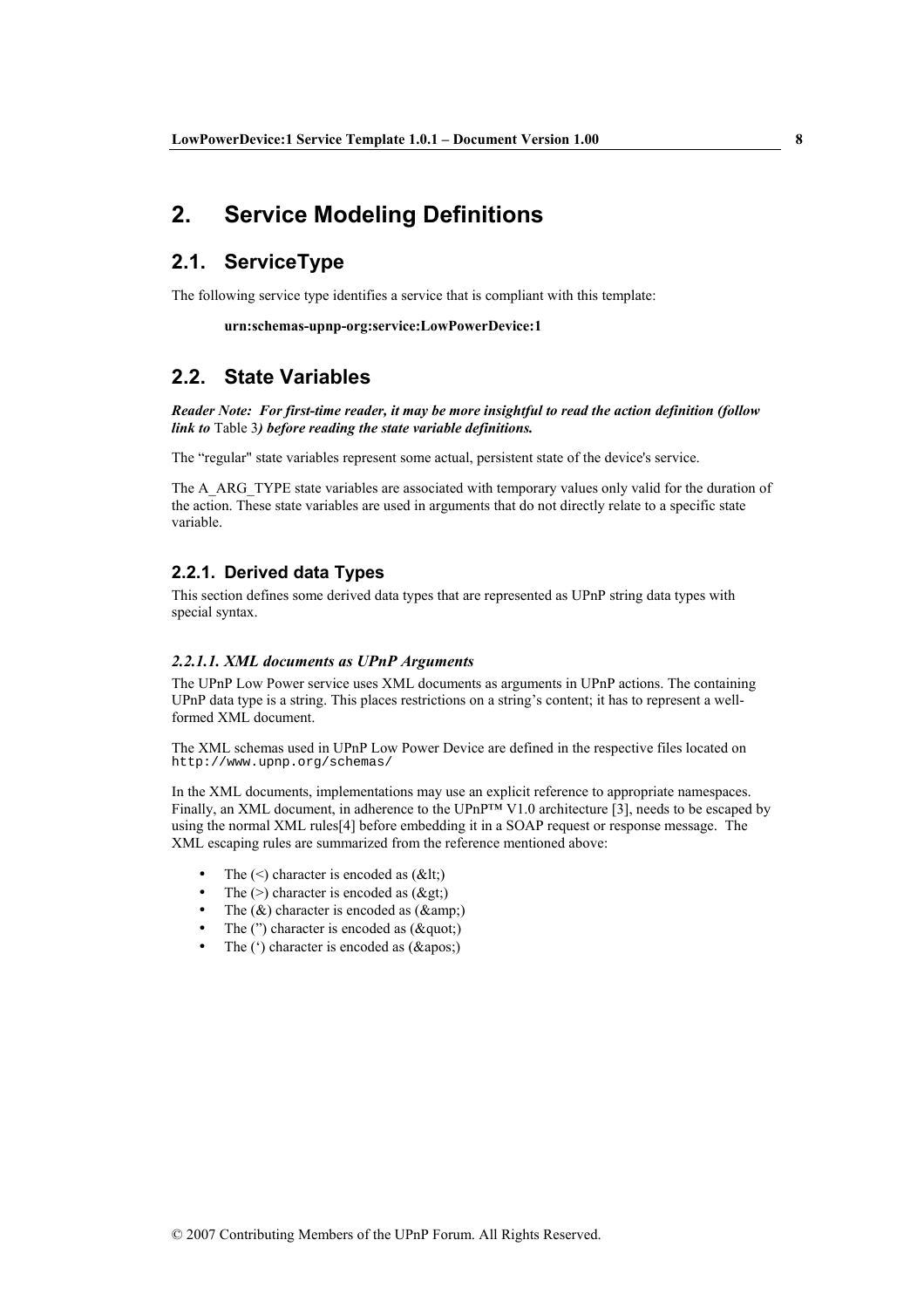| <b>Variable Name</b>      | Req. or<br>Opt. <sup>1</sup> | Data Type                | <b>Allowed</b><br>Value <sup>11</sup>                                                                                        | <b>Default</b><br>Value <sup>2</sup> | Eng.<br><b>Units</b> |
|---------------------------|------------------------------|--------------------------|------------------------------------------------------------------------------------------------------------------------------|--------------------------------------|----------------------|
| BatteryLow                | $\Omega$                     | boolean                  | 0 for false; 1<br>true.                                                                                                      | $\mathbf{0}$                         | N/A                  |
| ExternalPowerSupplySource | $\overline{O}$               | ui1                      | 1 for AC, 0 for<br>internal power<br>source                                                                                  | N/A                                  | N/A                  |
| WakeupMethod              | $\mathbf{R}$                 | string (XML<br>document) | See Section<br>2.2.4                                                                                                         | N/A                                  | N/A                  |
| PowerSupplyStatus         | $\mathbb{R}$                 | string (XML<br>document) | See section<br>2.2.5                                                                                                         | N/A                                  | N/A                  |
| SleepPeriod               | $\mathbb{R}$                 | ui4                      | $-1$ = infinite<br>Integer value<br>in seconds                                                                               | $-1$                                 | Seconds              |
| PowerState                | R                            | string                   | Four<br>PowerStates:<br>$-Active=0$<br>Transparent=1<br>-Deep Sleep<br>Online=2<br>-Deep Sleep<br>Offline=4<br>$(range 0-4)$ | $\Omega$                             | N/A                  |

**Table 3: State Variables** 

<sup>1</sup> R = Required, O = Optional, X = Non-standard.

<sup>2</sup> Values listed in this column are required. To specify standard optional values or to delegate assignment of values to the vendor, it must be referenced a specific instance of an appropriate table  $helow$ 

# 2.2.2. BatteryLow

This variable is used to indicate when battery charge is low. The type of this variable is Boolean and vendors may select desired charge level to set this variable to true state or to false state, respectively...

This is an optional variable of Boolean type. The Default value is "0" indicating that battery charge is not low.

## 2.2.3. ExternalPowerSupplySource

This variable indicates whether external or internal power source is in use. This is intended for eventing changes on power supply status.

This is an optional variable of ui1 type. Values are 1 for AC power, and 0 for internal power source

9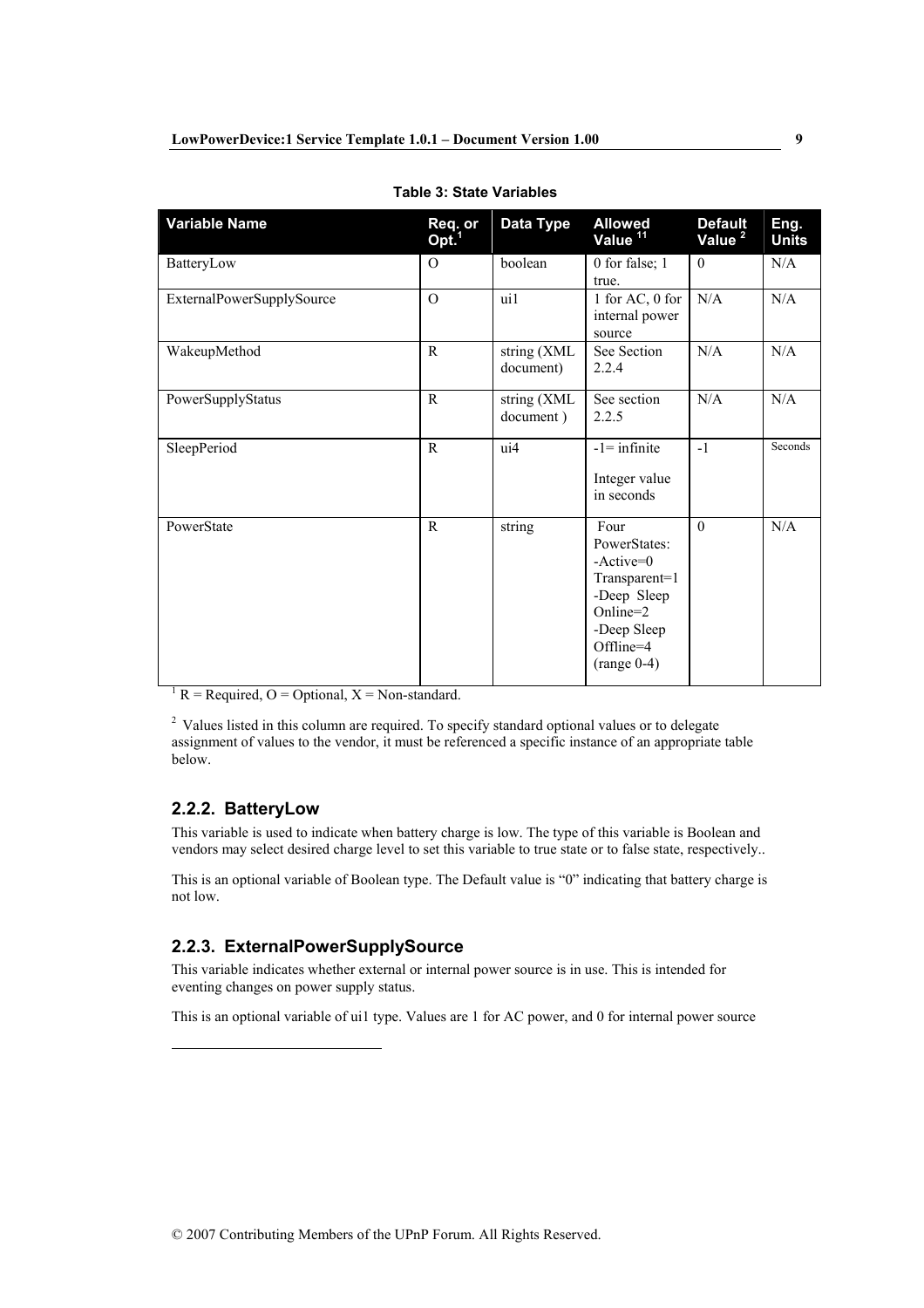### 2.2.4. WakeupMethod

This variable includes the wake up methods supported by the device for the specific bearer on which the action was received. This is required variable of type of XML document

This variable is described by schema identified by "urn: schema-upnp-org:lp:wakeupmethod"; and it is located at : http://www.upnp.org/schemas/lp/WakeupMethod.xsd. The elements are:

- $\blacksquare$ BearerWakeupMethod: Unique element per wake up method
	- IanaTechnologyType is an integer that indicates media interface type, such as 802.3 (value=6) or  $802.11$  (value=71). The allowed integer values for this parameter are specified in the IANA reference if Type-MIB <http://www.iana.org/assignments/ianaiftype-mib>.
	- WakeUpPattern has to be transmitted to wake up the device as specified by the  $\Omega$ specific Wakeup method. The type is string and it is dependent on the system used and exact format is not defined by UPnP forum.
	- AdditionalBearerInfo allows vendors to add MAC address of the device. This is a string format, but it should follow the address type defined by the bearer. For instance, 802 address types are used in 802 network. A vendor may also add additional information in string format, for instance, the name of the interface (e.g. MAC address, BTH Address).
- NonBearerWakeupMethod includes two string type elements (e.g. Infrared remote control):
	- BearerType is enumerated list that can be extended with new bearers. Currently two  $\circ$ methods have been defined: "NFC", and "Infrared"
	- VendorNonBearerInfo is of type string defining the vendor of this bearer  $\Omega$

### 2.2.5. PowerSupplyStatus

This required variable is described by schema identified by "urn: schema-upnporg:lp:powersupplystatus"; and it is located at: http://www.upnp.org/schemas/lp/PowerSupplyStatus.xsd. It includes the following fields:

- **ExternalPowerSupply** 
	- ExternalPowerSupplySource is of type string including vendor defined information  $\Omega$ for external power source, for instance, "mains"
	- IsConnected is of type Boolean and values used are "1" indicating connected state, 0  $\circ$ for unconnected state
- InternalPowerSupply
	- The remaining power status in terms of percentage (value range 0-100)
	- The remaining time that battery lasts (The value should be in format of  $\circ$ PxxDTyyHzzM, where xx is days  $(0-99)$ , yy is hours  $(0-24)$ , and zz is minutes  $(0-$ 60). See details from [5]

## 2.2.6. SleepPeriod

This required variable includes duration that the device is going to be in sleep state. The type of this variable is ui4

© 2007 Contributing Members of the UPnP Forum. All Rights Reserved.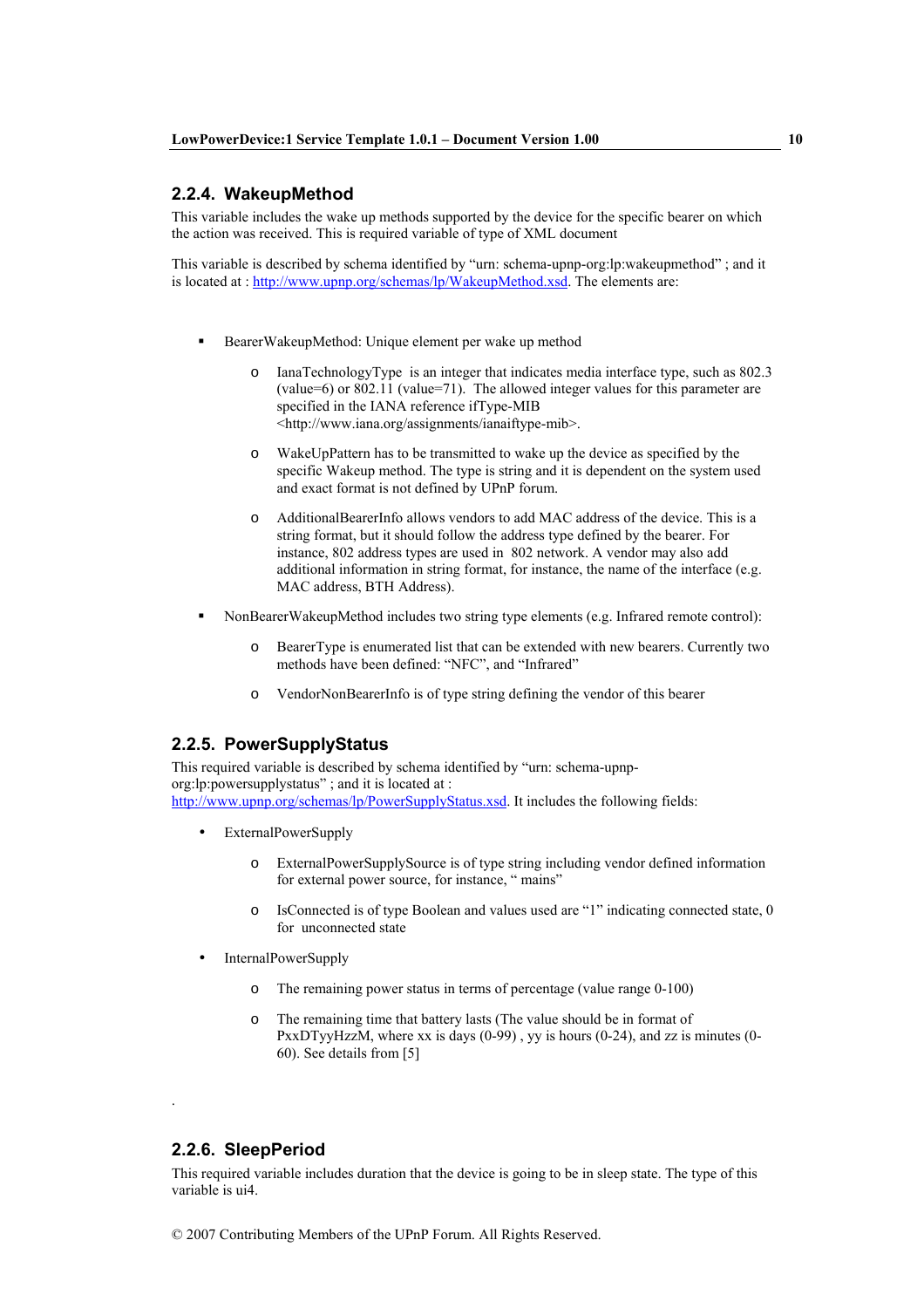## 2.2.7. PowerState

This required variable provides the power state information of the device. This variable is used in "GoToSleep" action. Low power aware Control Point can define the sleeping PowerState that the device should transition to. Since the sleeping device can have three sleeping power states, i.e., Transparent, Deep Sleep Online, Deep Sleep Offline, PowerState=1 is used to define Transparent state, PowerState=2 defines Deep Sleep Online, and PowerState=4 stands for Deep Sleep Offline. The type of this variable is string and service description document must have updated list of supported powerstates in allowed valuelist attribute. The device can transition into only one of the power states. therefore a combination of power states is not allowed. See states description from Table 1.

# 2.2.8. Low power SSDP extensions

The low power device has to include a set of new SSDP headers to communicate the power state changes.

| Header                | Value                               | <b>Description</b>                                                                                                                                                                                                                                                                                                                                                       |
|-----------------------|-------------------------------------|--------------------------------------------------------------------------------------------------------------------------------------------------------------------------------------------------------------------------------------------------------------------------------------------------------------------------------------------------------------------------|
| Powerstate            | Power<br>states in<br>Table 1       | Indicate the new power state of the device.                                                                                                                                                                                                                                                                                                                              |
| <b>SleepPeriod</b>    | Number of<br>seconds or<br>infinite | Indicate the period that the device is expected to remain in<br>certain power mode state (e.g. Sleep: number of seconds or<br>infinite represented with an integer (no space) or -1 for infinite<br>The Basic Power Management Proxy may include<br>recommended time to sleep and the device may not set a sleep<br>period bigger than the one recommended by the proxy. |
| RegistrationStat<br>e | Binary state                        | This item is reserved for future versions.                                                                                                                                                                                                                                                                                                                               |

Table 4. SSDP power management extension headers.

# 2.3. Eventing and Moderation

| <b>Variable Name</b>      | <b>Evented</b> | <b>Moderated</b><br>event | <b>Max event</b><br>rate(N/min) | Logical<br>combination | Min<br><b>Delta</b><br>per<br>event |
|---------------------------|----------------|---------------------------|---------------------------------|------------------------|-------------------------------------|
| BatteryLow                | Yes            | Yes                       |                                 | N/A                    | N/A                                 |
| ExternalPowerSupplySource | Yes            | Yes                       |                                 | N/A                    | N/A                                 |
| WakeupMethod              | N <sub>0</sub> | N/A                       | N/A                             | N/A                    | N/A                                 |
| PowerSupplyStatus         | N <sub>0</sub> | N/A                       | N/A                             | N/A                    | N/A                                 |
| SleepPeriod               | N <sub>0</sub> | N/A                       | N/A                             | N/A                    | N/A                                 |
| PowerState                | N <sub>0</sub> | N/A                       | N/A                             | N/A                    | N/A                                 |

#### Table 5: State variable eventing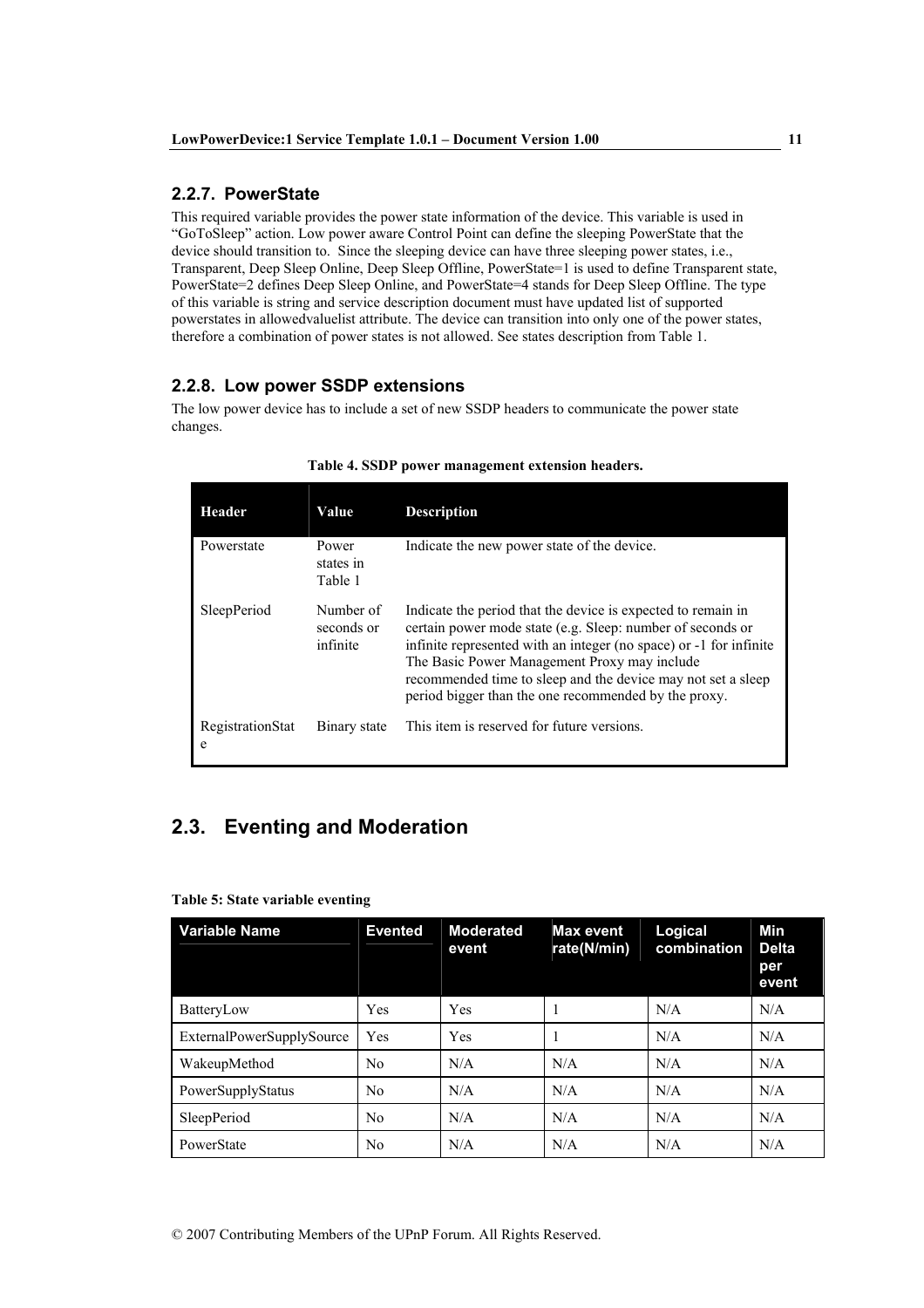UPnP low power device provides two evented variables (Table 5) that can be used to advertise current power source status. Battery Low is intended for battery powered device to send warning messages to control points stating that the device is operating on a low battery. The ExternalPowerSupplySource is intended to send events when the device's power is switched between main power (AC) and battery power (DC). Vendors may tune event rates from maximum to 1 event per minute if so desired.

#### $2.4.$ Generic LP-aware control point recommendations

Control points may cache power management information of all low power devices in the network. Especially, if the LP-aware control point vendor does not want to rely on the presence of Basic power management proxies.

If Basic Power Management Proxy is present, LP-aware control point should fetch the list of sleeping devices from the proxy during the discovery process.

If a low power aware control point can perform out-of-band wake-up provided by the device, the control point should wake the low power device directly.

If no caching proxies are available in the network, LP-aware control point should stay active to maintain list of sleeping devices.

LP-aware Control point must support low power SSDP extension headers. .

If a low power device does not respond to M-Search or UPnP action, the control point should assume that device is in disconnected state. However, the device may be in deep sleep offline state and the LPaware control point may try to wake up the device several times. After several unsuccessful wake up attempts, the LP-aware control point should assume that device is not available and the UPnP Low Power device should be considered to be in the disconnected state.

If a low power device is in deep sleep online or deep sleep offline state, the control point should not remove it from cache before the low power device's sleep period has expired. If wakeup command fails, then control point should consider device disconnected (some additional wait time should be added). This is necessary as a low power device in deep sleep online or deep sleep offline does not send SSDP keep alive messages.

# 2.5 Actions

Table 6 presents actions that are later presented in detail followed by detailed information about actions, including short descriptions of the actions, the effects of the actions on state variables, and error codes defined by the actions.

| Name                     | Req. or Opt. $1$ |
|--------------------------|------------------|
| GetPowerManagementInfo() | R                |
| Wakeup()                 | R                |
| GoToSleep()              | R                |

#### **Table 6: Actions**

 $R = \text{Required}, Q = \text{Optional}, X = \text{Non-standard}.$ 

## 2.5.1. GetPowerManagementInfo()

The device will provide power management related information of the interface on which the action was received (e.g. bearer specific wake up mechanism, network interface information, vendor defined information, non-bearer specific wakeup mechanism, etc).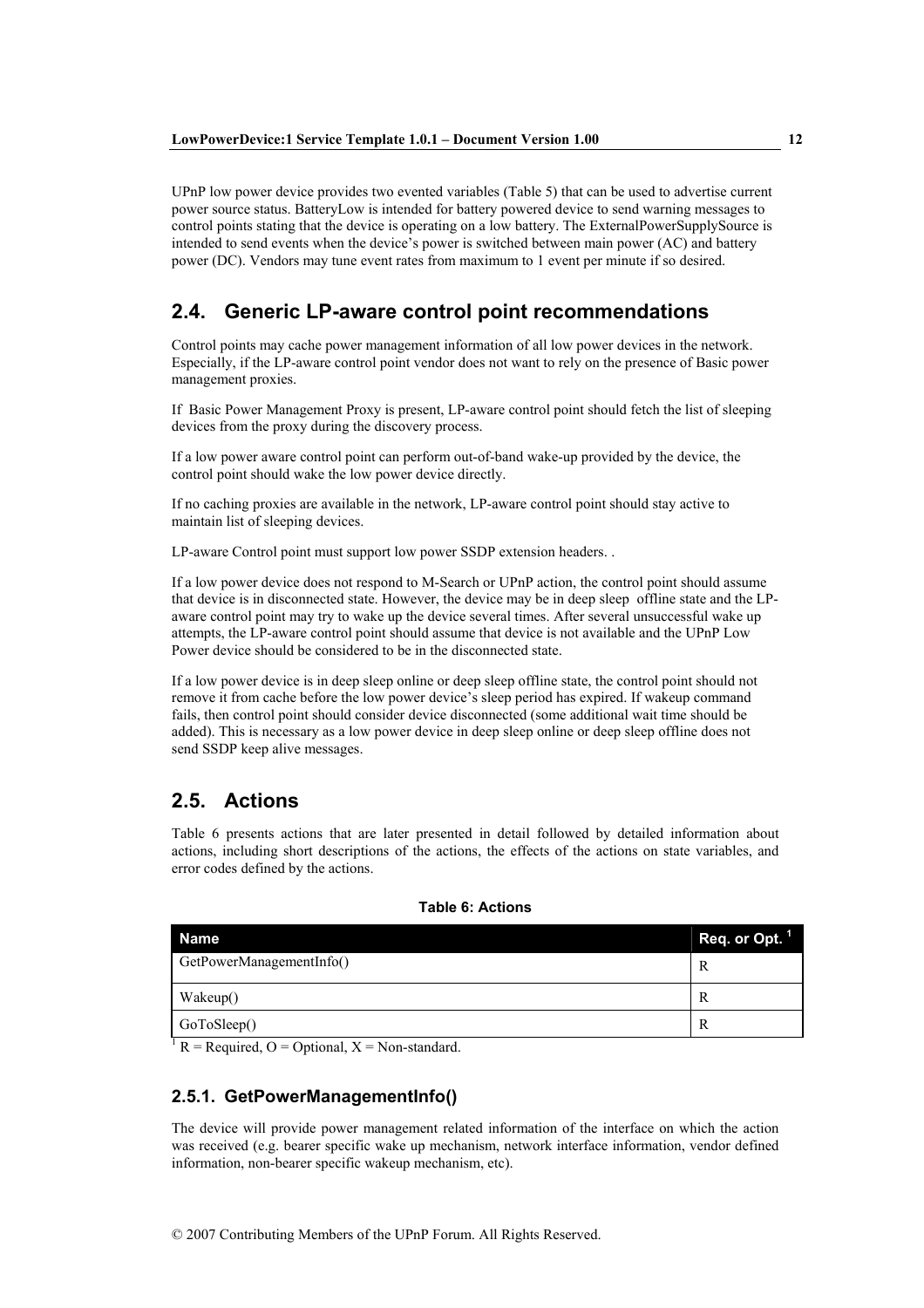### 2.5.1.1. Arguments

#### Table 7: Arguments for GetPowerManagementInfo()

| Argument          | <b>Direction</b> | relatedStateVariable |
|-------------------|------------------|----------------------|
| WakeupMethod      | Out              | WakeupMethod         |
| PowerSupplyStatus | Out              | PowerSupplyStatus    |

## 2.5.1.2. Dependency on State (if any)

None, these are static capabilities.

### 2.5.1.3. Effect on State (if any)

None.

### 2.5.1.4. Control point requirements

This action is used to retrieve information from the device. The control point may cache Wake-up information for later use. This information can be used to wake up device in deep sleep states in the case when Basic Power Management Proxy is not present. Naturally, devices in active or transparent states with standard keep alive messaging may be kept in cache.

## 2.5.1.5. Errors

Refer to UPnP Device architecture for common error codes.

### Table 8: Error Codes for GetPowerManagementInfo()

|     | errorCode ErrorDescription Description |              |
|-----|----------------------------------------|--------------|
| 701 | Cannot return power<br>management info | Device error |

## 2.5.2. Wakeup()

The device will provide a control action to wake up the device when it is transparent or deep sleep online state.

#### 2.5.2.1. Dependency on State (if any)

This action can be used only in online modes

## 2.5.2.2. Effect on State (if any)

The power state changes after the device responds to the wake up action. When wake up action is received, the device transitions to the Active state. The sleep period should be set to 0.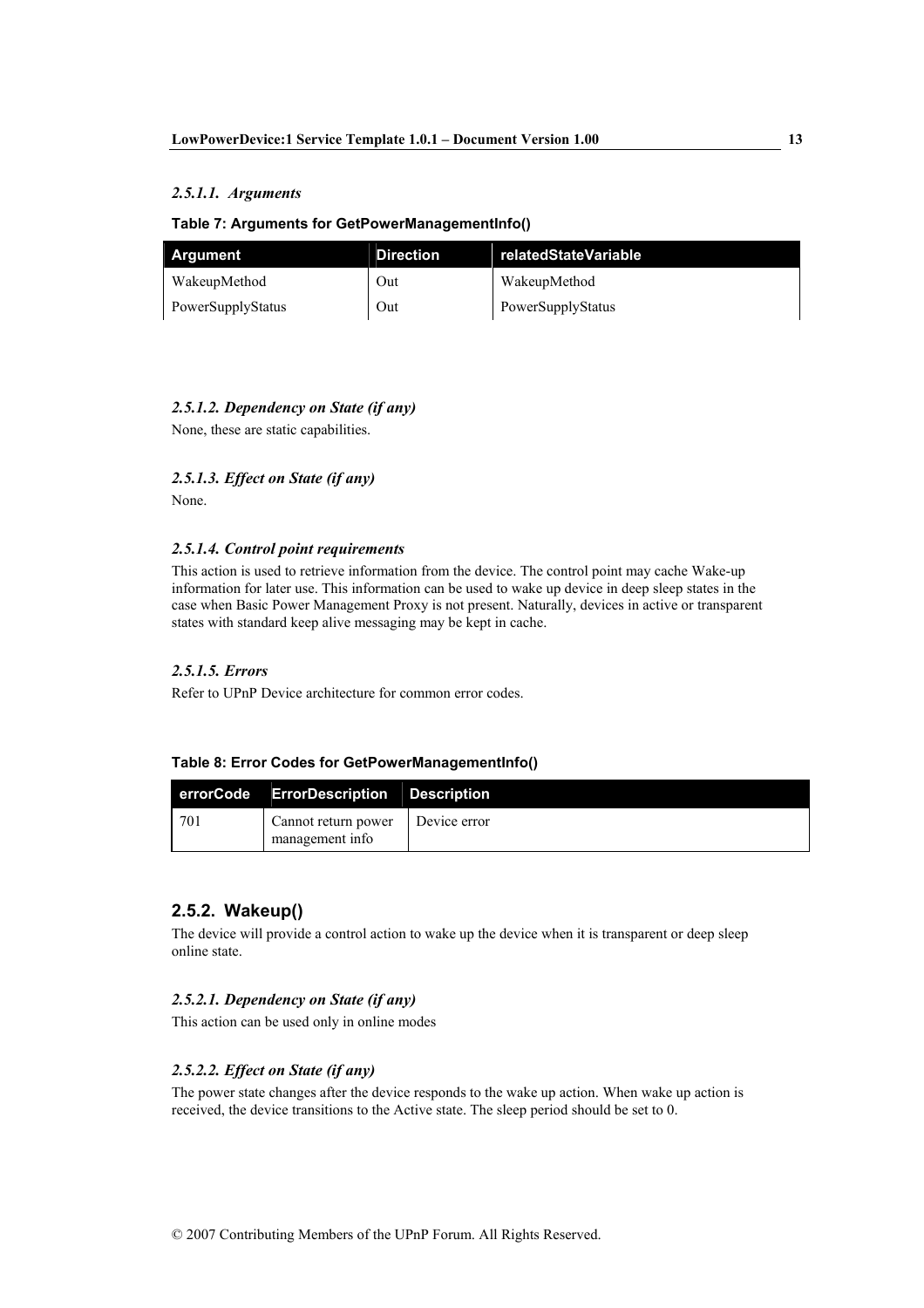#### 2.5.2.3. Control point requirements

Control point must verify new power state of a device after wake up action. The Device has the sole control of internal power states and may not change its power state. Verification may happen either from device advertisement or directly through GetPowerManagementInfo() action.

Control point should not engage new power management action until the new state is advertised.

When a device transitions to active state, the sleep period should not be used.

#### 2.5.2.4. Errors

Device may refuse to change into active mode. In this case it returns error 707

#### Table 9: Error Codes for WakeUp()

|     | errorCode ErrorDescription Description |                                      |
|-----|----------------------------------------|--------------------------------------|
| 707 | Action refused                         | Device refused to change power state |

## 2.5.3. GoToSleep()

The device will provide a control action to go into sleep mode when the action is received. This action provides a recommendation to the device to go into sleep mode (i.e. Transparent, deep sleep online or offline)

#### 2.5.3.1. Arguments

#### Table 10: Arguments for GoToSleep()

| <b>Argument</b>        | <b>Direction</b> | <b>RelatedStateVariable</b> |
|------------------------|------------------|-----------------------------|
| RecommendedSleepPeriod | In               | SleepPeriod                 |
| RecommendedPowerState  | In               | PowerState                  |
| SleepPeriod            | Out              | SleepPeriod                 |
| PowerState             | Out              | PowerState                  |

#### 2.5.3.2. Dependency on State (if any)

#### 2.5.3.3. Effect on State (if any)

The power state changes when the device responds to the action with the recommended power state change.

#### 2.5.3.4. Control point requirements

Figure 1 presents allowed state transitions for a low power device. A low power device retains in allowed state transitions and may decline to transition to some state either by violating transitions defined in figure one or due internal reasons

Control point should gracefully handle situation when certain power state or transition is not implemented.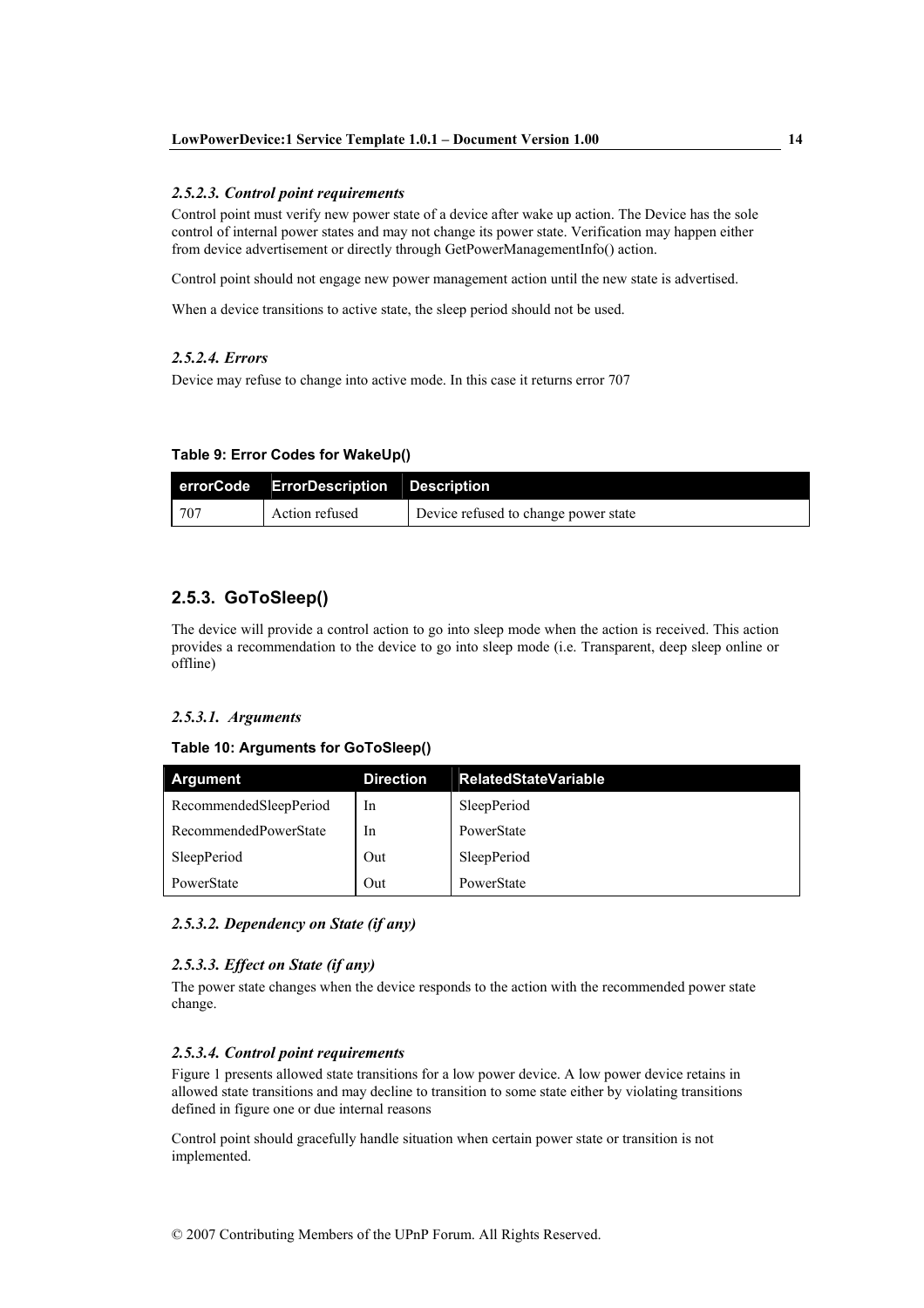#### 2.5.3.5. Errors

Refer to UPnP Device architecture for common error codes.

| errorCode | <b>ErrorDescription</b>                 | <b>Description</b>                                      |
|-----------|-----------------------------------------|---------------------------------------------------------|
| 705       | Device rejects to<br>change power state | The device refuses to change the current power state    |
| 706       | Powerstate not<br>implemented           | The recommended PowerState is not implemented by device |
| 402       | Invalid argument                        | The input arguments are not valid                       |

# 2.6. Theory of Operation

The Low Power Device Control Protocol provides actions for control points to query and manage lowpower devices. The device must implement the required SSDP low power extension headers and should conform to the low power state machine, described in Figure 3, when transitioning between power states.

#### 2.6.1. Explanation of Actions and operations

A UPnP Low Power device will expose its static Power Management related information through the GetPowerManagementInfo() action. This information includes bearer specific wakeup method such as Bearer type, wakeup pattern, AdditionalBearerInfo (e.g. MAC address, BTH Address, etc), NonBearerWakeupMethod (e.g. Infrared, NFC), supported power states and PowerSupplyStatus.

The Low Power device will transition out of the sleeping state (i.e., transparent state or Deep Sleep Online state) to active state upon receiving a wakeup() action. The GoToSleep() action provides a mechanism for low power aware Control Point to request the device to enter one of the sleeping states for a certain period. The input sleeping state and sleeping period are suggested by the low power aware control point. The device may or may not implement the recommended values. It will return the power state that it is going to transition to and the sleeping period that it chooses.

Whenever the Low Power device changes its power state, it must announce this power state transition via the SSDP extension header inside SSDP messages.

- When the Low Power device enters active state, it sends SSDP alive messages with PowerState set to active. The low power device includes the PowerState optional header set to active in the keepalive messages.
- When the Low Power device transitions to Transparent state, it sends SSDP alive messages with PowerState set to transparent, and when the Low Power device is in Transparent state, it also sends periodic SSDP announcements with PowerState set to transparent.
- When the Low Power device transitions to Deep Sleep Online or Deep Sleep Offline state, it sends SSDP byebye messages with the corresponding power state of device (i.e., PowerState set to deep sleep online or deep sleep offline).
- When a device transitions from Disconnected. Deep Sleep online, or Deep Sleep offline to more active state, it must first transition to the active state. It is allowed to transition step-bystep to less active state(e.g. active to transparent sleep, transparent sleep to deep-sleep online,

15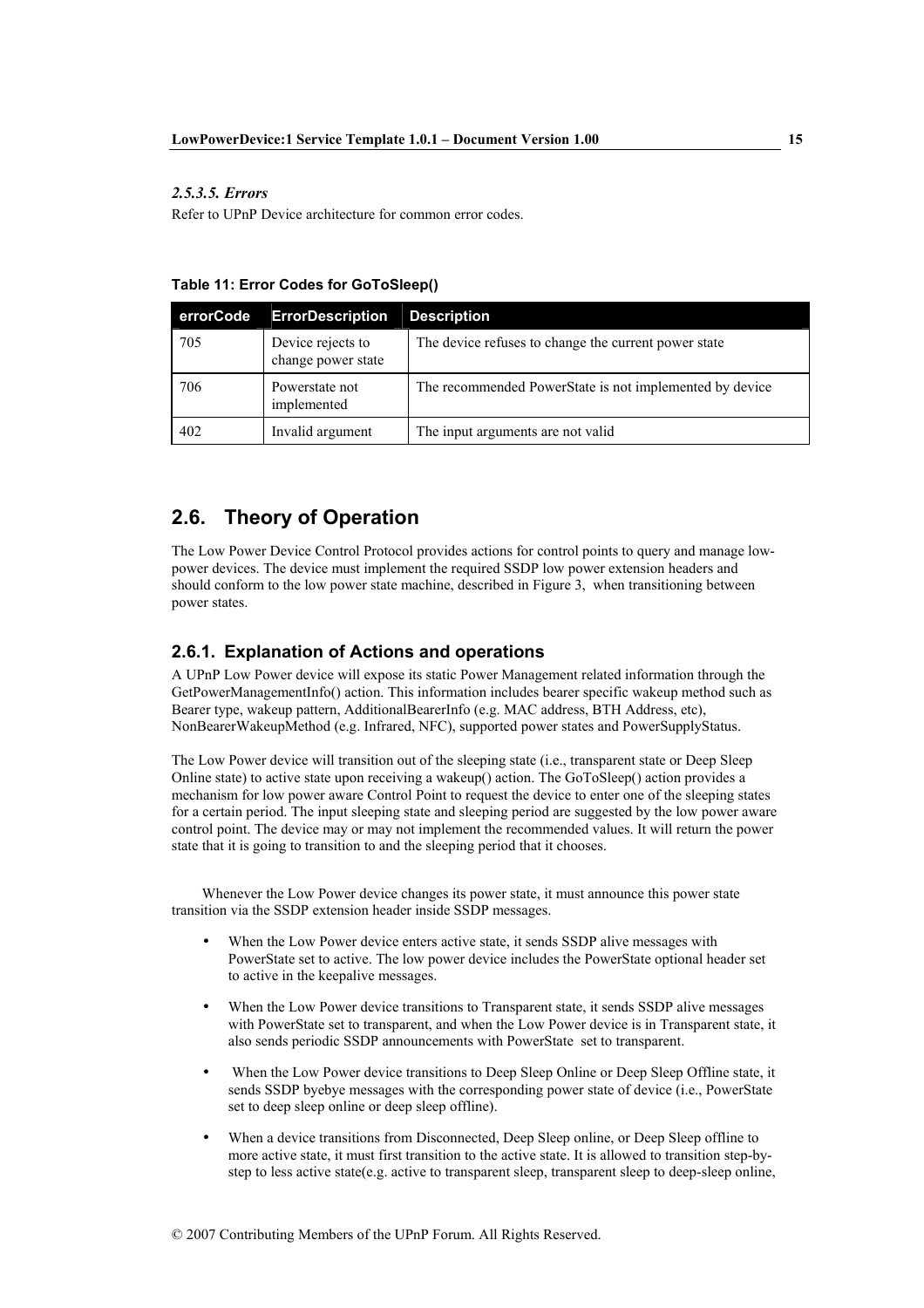deep sleep online to deep sleep offline, or deep sleep offline to disconnected). The device may also bypass states when going to less active state.

When a device transitions to disconnected state from any state it should send a byebye message without Low power extension headers.

On receiving M-Search, the Low Power device in either Active state or Transparent state responds with the corresponding PowerState of the device. If a Low Power device is in Deep Sleep Online state, the Low Power device responds only to the wakeup() action.

When a device is in active or transparent states, it sends normal SSDP alive messages and responds to all searches as defined in the device architecture. If device is in deep sleep online state, it will not send keepalive messages before it transitions to active state. In deep sleep offline state the device cannot communicate and can be woken up only by out-of-band methods. The device should wake up before the sleep period it advertised in the low power SSDP extension headers expires and renew its UPnP state with a proxy or control points.

#### 2.6.2. Low power state behavior

A low power device exhibits state behavior to UPnP network by advertising its low power states. Device vendors may implement internal behavior in various ways and decide how the low power states are actually implemented. Regardless of implementation specific variations, the implementations must follow responsiveness requirements given in this specification. The low power device state transitions is presented in Figure 1. Notice that in Figure 1 some of the transitions are caused by an internal action of the device and these transitions cannot be invoked by the control points or other external entities. The following state specific behavior is required:

- Active: In the Active state the UPnP Low Power device is on the network and is visible to other UPnP devices in the network. The device in *Active* state responds to M-search requests. The device in *Active* state sends out regular SSDP: Alive messages.
- Transparent: In the *Transparent* state the UPnP Low Power device is in online and visible to other UPnP Low Power devices. The device in *Transparent* state responds to M-search requests and can be woken up to the *Active* state by invoking the Wakeup() control action. The device in *Transparent* state sends out regular SSDP: Alive messages.
- Deep Sleep Online: A device in *Deep Sleep Online* is on the network but will not respond to any UPnP control actions except for the Wakeup() control action because the UPnP stack in Deep Sleep Online is partially online. A device in Deep Sleep Online will not respond to an M-search request and will not send any SSDP: Alive messages. A device in this state can be woken up by invoking the Wakeup() control action.
- Deep Sleep Offline: A device in Deep Sleep Offline will not be on the network and thus will not be visible to other devices on the network. A device in Deep Sleep Offline will not respond to an M-search request and will not send any SSDP: Alive messages. A device in this state can be woken up by out of band bearer dependent wake up mechanisms.
- Disconnect: A device in *Disconnect* state is shutdown or is in the OFF state. A device in this state can be woken using vendor defined methods.

Figure below shows a transition diagram for the various sleep states and the triggers that cause state transitions.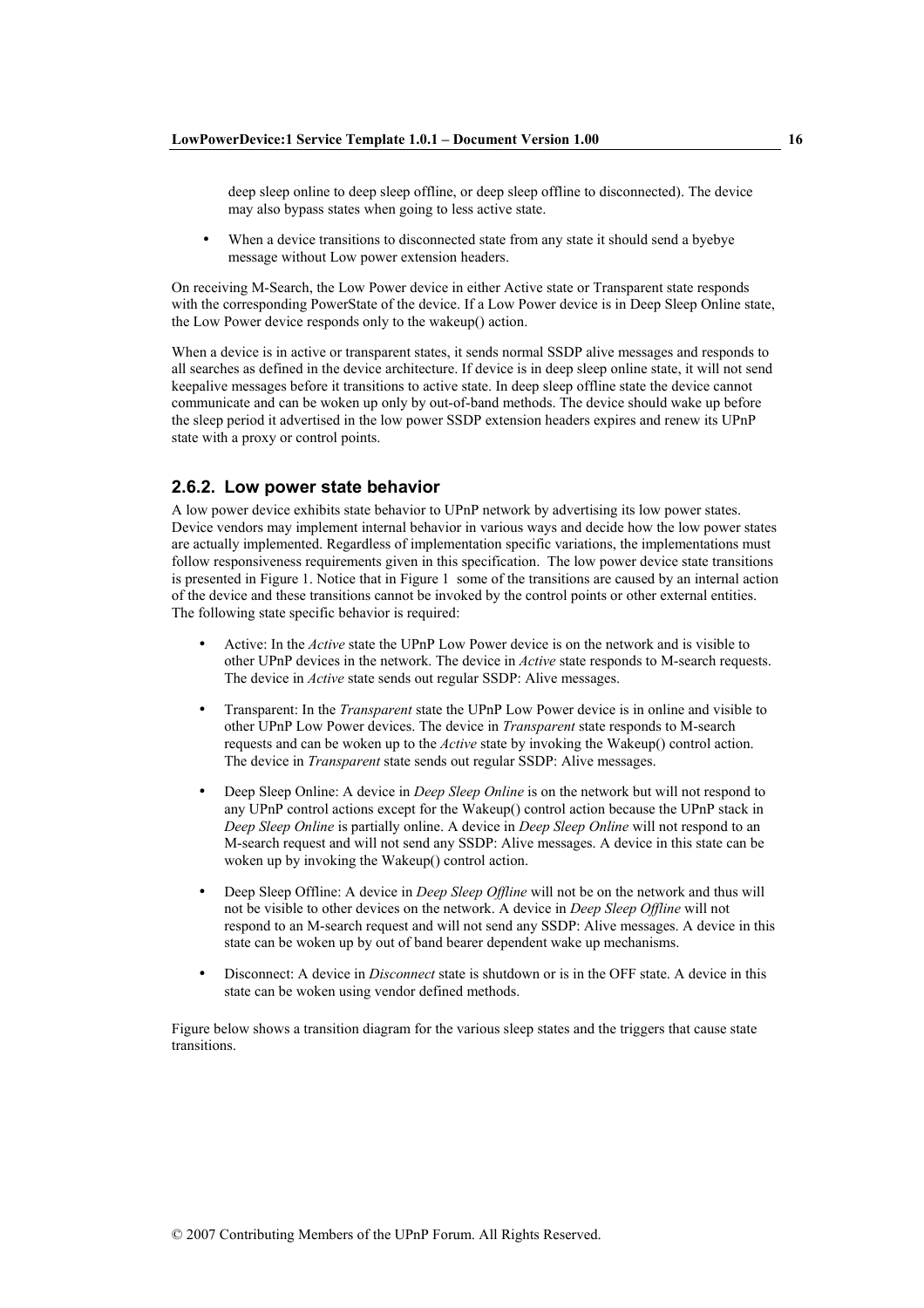

### **Figure 1: UPnP Low Power states**

The transitions are explained in the following table. In the last column, *internal triggers* are the triggers generated by a sleeping device, such as a device's decision to switch to power save mode, to leave the network or to wake up after a timeout value. Conversely, external triggers are the triggers generated by Low Power Aware Control Points or Basic Power Management Proxies, such as a request for the device to enter a sleep mode or to wake up. In addition, the case of network failures is not included as a trigger because it is a generic problem for all the power states. In Active or Transparent sleep state, an unexpected disconnection can be detected by the absence of periodic advertisements. In deep sleep state, Control Points can infer that an unexpected disconnection occurred from an overdue sleep period timeout or when a control point fails to wake the Low Power device.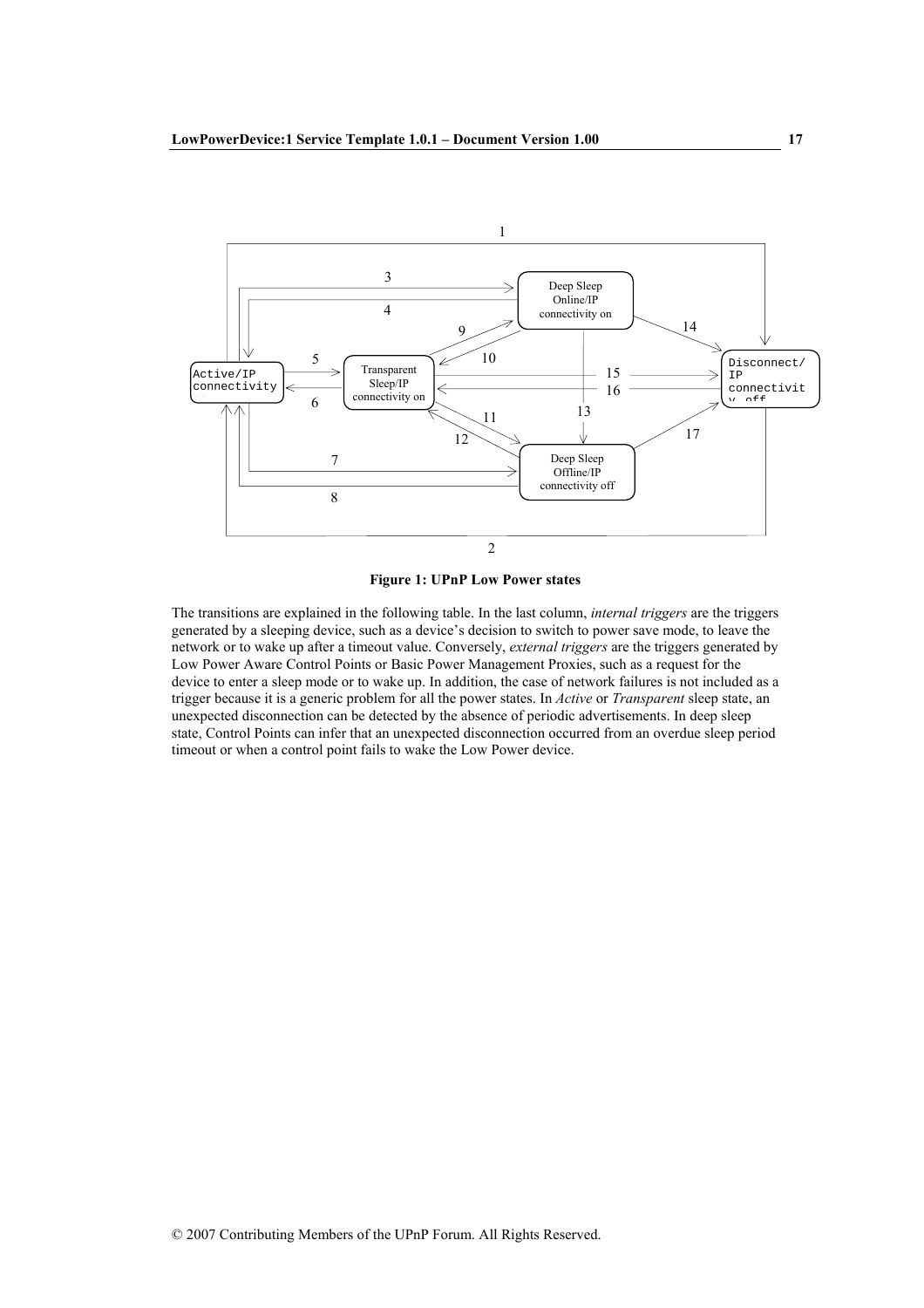# **Table 12: State machine Transition Description**

| <b>Transition</b><br><b>Number</b> | <b>Transition Description</b>                                                                                                                | <b>Examples of Triggers</b>                                                 |
|------------------------------------|----------------------------------------------------------------------------------------------------------------------------------------------|-----------------------------------------------------------------------------|
| 1                                  | Transition from Active to Disconnect: byebye messages are<br>sent.                                                                           | Internal                                                                    |
| 2                                  | Transition from Disconnect to Active: Alive messages are<br>sent.                                                                            | Internal                                                                    |
| $\cdot$ 3                          | Transition from Active to Deep Sleep Online: byebye message<br>and with PowerState equal to <i>Deep Sleep Online</i> (2) is sent.            | Internal or external<br>sleep request                                       |
| 4                                  | Transition from Deep Sleep Online to Active: Alive messages<br>are sent.                                                                     | Internal or external<br>Unicast control wake-<br>up message                 |
| 5                                  | Transition from Active to Transparent Sleep: Alive messages<br>with PowerState equal to <i>Transparent</i> $(1)$ sleep state are sent.       | Internal or external<br>sleep request                                       |
| 6                                  | Transition from Transparent Sleep to Active: Alive messages<br>are sent.                                                                     | Internal, external<br>Unicast control<br>messages                           |
| 7                                  | Transition from Active to Deep Sleep Offline: byebye message<br>and with PowerState equal to Deep Sleep Offline (4) is sent.                 | Internal or external<br>sleep request                                       |
| 8                                  | Transition from Deep Sleep Offline to Active: Alive messages<br>are sent.                                                                    | Internal or external,<br>bearer specific wake<br>up mechanism (e.g.<br>WoL) |
| 9                                  | Transition from Transparent Sleep to Deep Sleep Online:<br>byebye message and with PowerState equal to Deep Sleep<br>Online (2) is sent.     | Internal or external<br>sleep request                                       |
| 10                                 | Transition from Deep Sleep Online to Transparent Sleep:<br>Alive messages with PowerState equal to Transparent (1)<br>sleep state are sent.  | Internal                                                                    |
| 11                                 | Transition from Transparent Sleep to Deep Sleep Offline:<br>byebye message and with PowerState equal to Deep Sleep/<br>Offline (4) is sent.  | Internal or external<br>sleep request                                       |
| 12                                 | Transition from Deep Sleep Offline to Transparent Sleep:<br>Alive messages with PowerState equal to Transparent (1)<br>sleep state are sent. | Internal or external<br>bearer specific wake-<br>up mechanism               |
| 13                                 | Transition from Deep Sleep Online to Deep Sleep Offline:<br>byebye message and with PowerState equal to Deep Sleep<br>Offline (4) is sent.   | Internal                                                                    |
| 14                                 | Transition from Deep Sleep Online to Disconnect: byebye<br>messages are sent.                                                                | Internal                                                                    |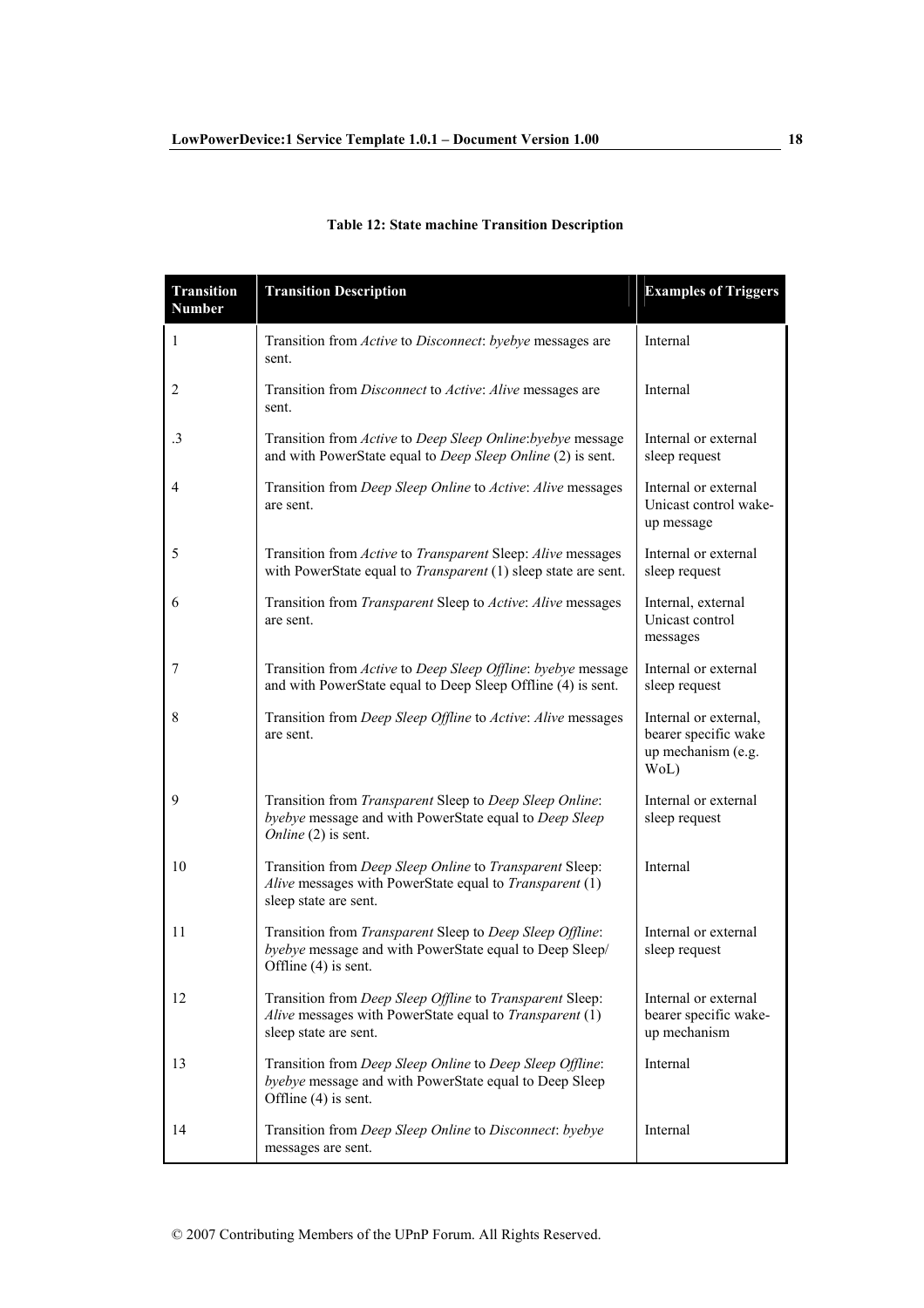| <b>Transition</b><br><b>Number</b> | <b>Transition Description</b>                                                                                                                                    | <b>Examples of Triggers</b> |
|------------------------------------|------------------------------------------------------------------------------------------------------------------------------------------------------------------|-----------------------------|
| 15                                 | Transition from Transparent Sleep to Disconnect: byebye<br>messages are sent.                                                                                    | Internal                    |
| 16                                 | Transition from <i>Disconnect</i> to <i>Transparent</i> Sleep: <i>Alive</i><br>messages with PowerState equal to <i>Transparent</i> (1) sleep<br>state are sent. | Internal                    |
| 17                                 | Transition from <i>Deep Sleep Offline</i> to <i>Disconnect</i> : No<br>messages can be sent by the sleeping device due to lack of IP<br>connectivity.            | Internal                    |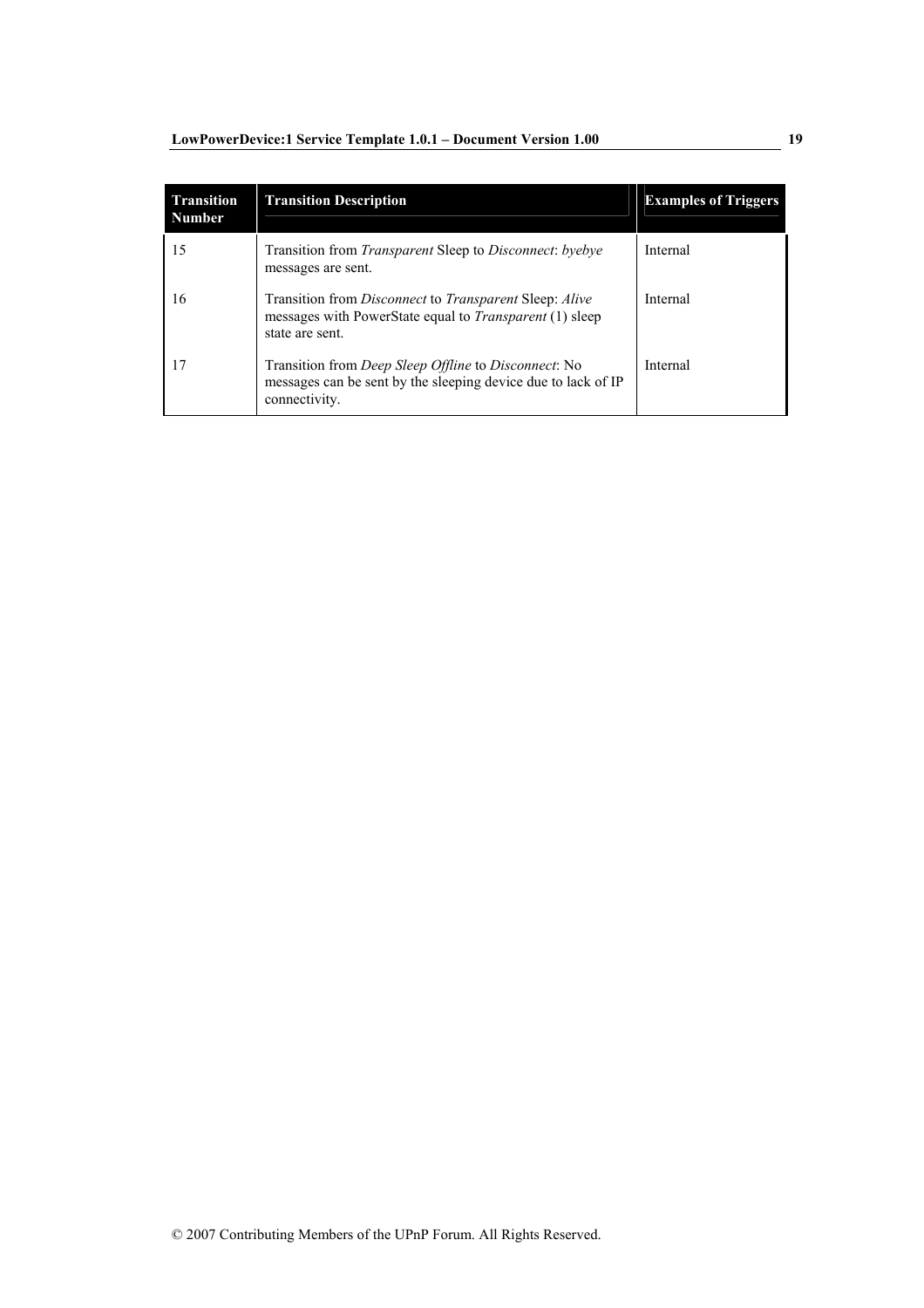# 3. XML Service Descriptions

The device vendors must updated state variable "powerstate" to include only those AllowedValue items that have implemented powerstate. Support for active state is mandatory

```
<?xml version="1.0" encoding="utf-8"?> 
<scpd xmlns="urn:schemas-upnp-org:service-1-0"> 
    <specVersion> 
       <major>1</major> 
       <minor>0</minor> 
    </specVersion> 
   <actionList> 
       <action> 
          <name>GetPowerManagementInfo</name> 
          <argumentList> 
              <argument> 
                 <name>WakeupMethod</name> 
                 <direction>out</direction> 
<relatedStateVariable>WakeupMethod</relatedStateVariable> 
              </argument> 
              <argument> 
                 <name>PowerSupplyStatus</name> 
                 <direction>out</direction> 
      <relatedStateVariable>PowerSupplyStatus</relatedStateVariable> 
              </argument> 
          </argumentList> 
       </action> 
       <action> 
          <name>Wakeup</name> 
       </action> 
       <action> 
          <name>GoToSleep</name> 
           <argumentList> 
              <argument> 
                 <name>RecommendedSleepPeriod</name> 
                 <direction>in</direction> 
<relatedStateVariable>SleepPeriod</relatedStateVariable> 
              </argument> 
              <argument> 
                 <name>RecommendedPowerState</name> 
                 <direction>in</direction> 
<relatedStateVariable>PowerState</relatedStateVariable> 
              </argument> 
              <argument> 
                 <name>SleepPeriod</name> 
                 <direction>out</direction> 
<relatedStateVariable>SleepPeriod</relatedStateVariable> 
              </argument> 
              <argument> 
                 <name>PowerState</name> 
                 <direction>out</direction> 
<relatedStateVariable>PowerState</relatedStateVariable> 
             </argument> 
          </argumentList> 
       </action> 
    </actionList> 
    <serviceStateTable>
```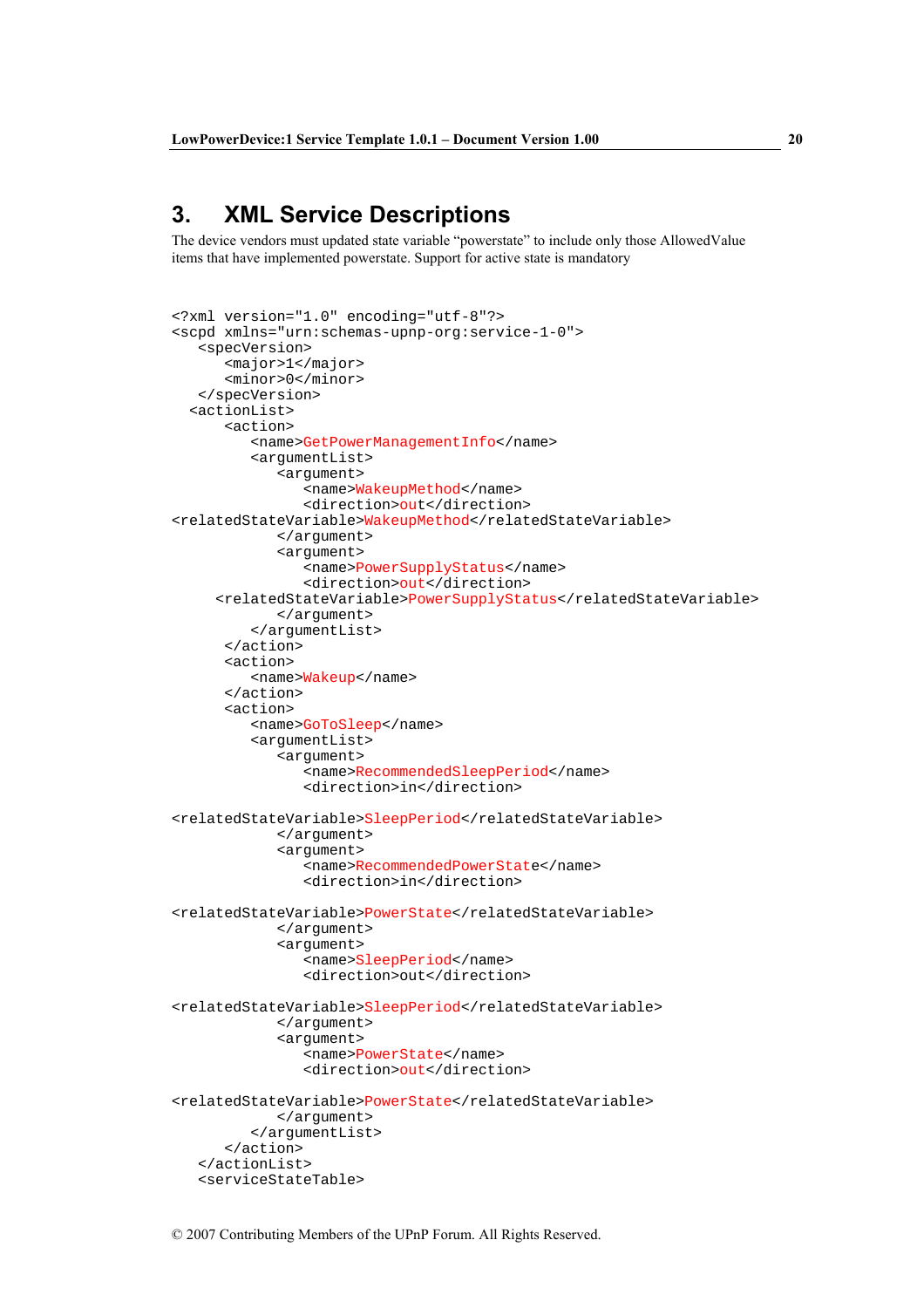```
<stateVariable sendEvents="no">
         <name>WakeupMethod</name>
         <dataType>string</dataType>
      </stateVariable>
      <stateVariable sendEvents="no">
         <name>PowerSupplyStatus</name>
         <dataType>string</dataType>
      </stateVariable>
      <stateVariable sendEvents="no">
         <name>PowerState</name>
         <dataType>string</dataType>
         <AllowedValueList>
            <AllowedValue>0</AllowedValue>
            <AllowedValue>1</AllowedValue>
            <AllowedValue>2</AllowedValue>
            <AllowedValue>4</AllowedValue> </AllowedValueList>
</stateVariable>
      <stateVariable sendEvents="no">
         <name>SleepPeriod</name>
         <dataType>i4</dataType>
      </stateVariable>
      <stateVariable sendEvents="Yes">
            <name>BatteryLow</name>
            <dataType>Boolean</dataType></stateVariable>
      <stateVariable sendEvents="Yes">
            <name>ExternalPowerSupplySource</name>
            <dataType>i4</dataType>
      </stateVariable>
   </serviceStateTable>
\langle/scpd>
```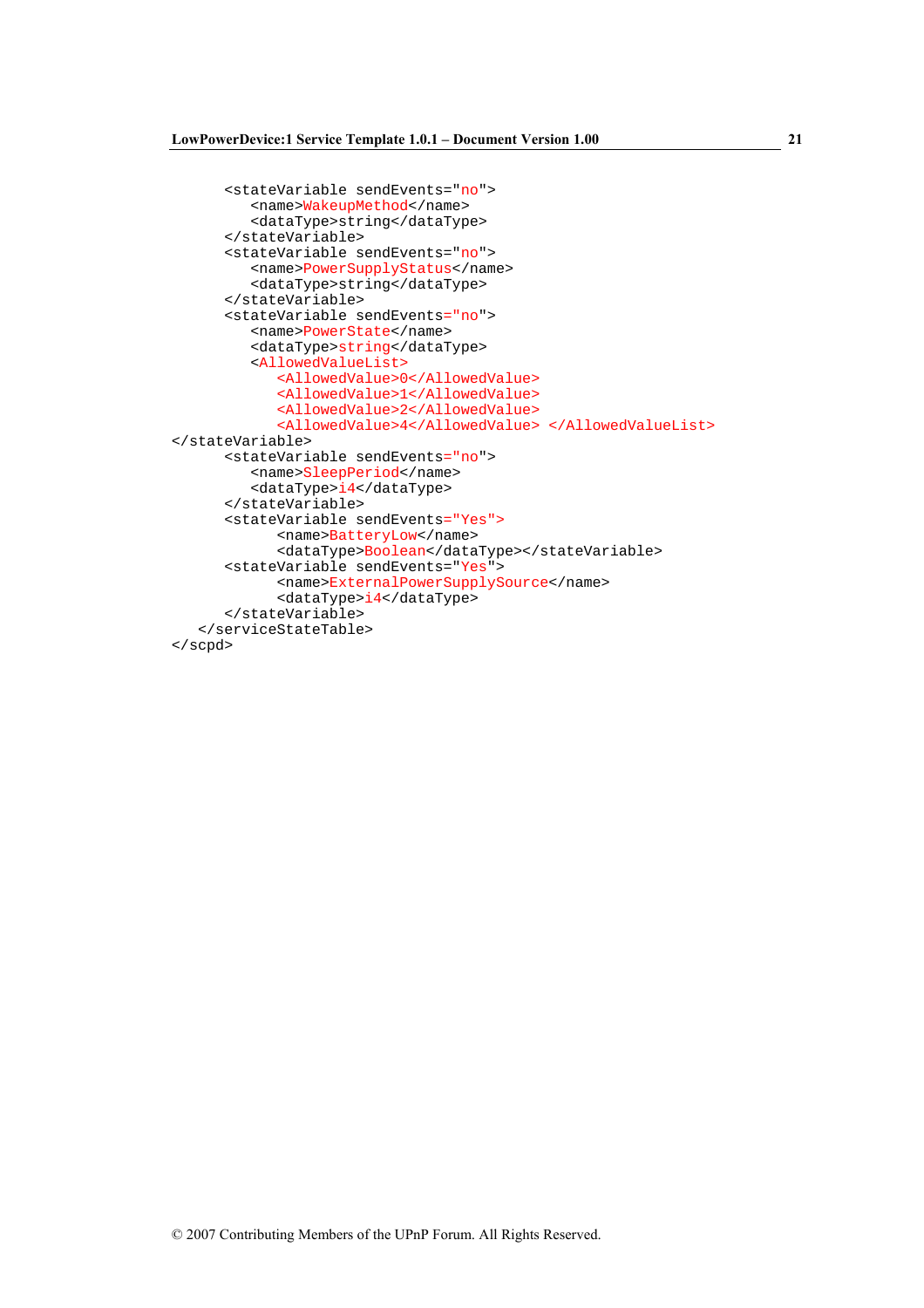#### 4. **Test**

No semantic tests have been specified for this service.